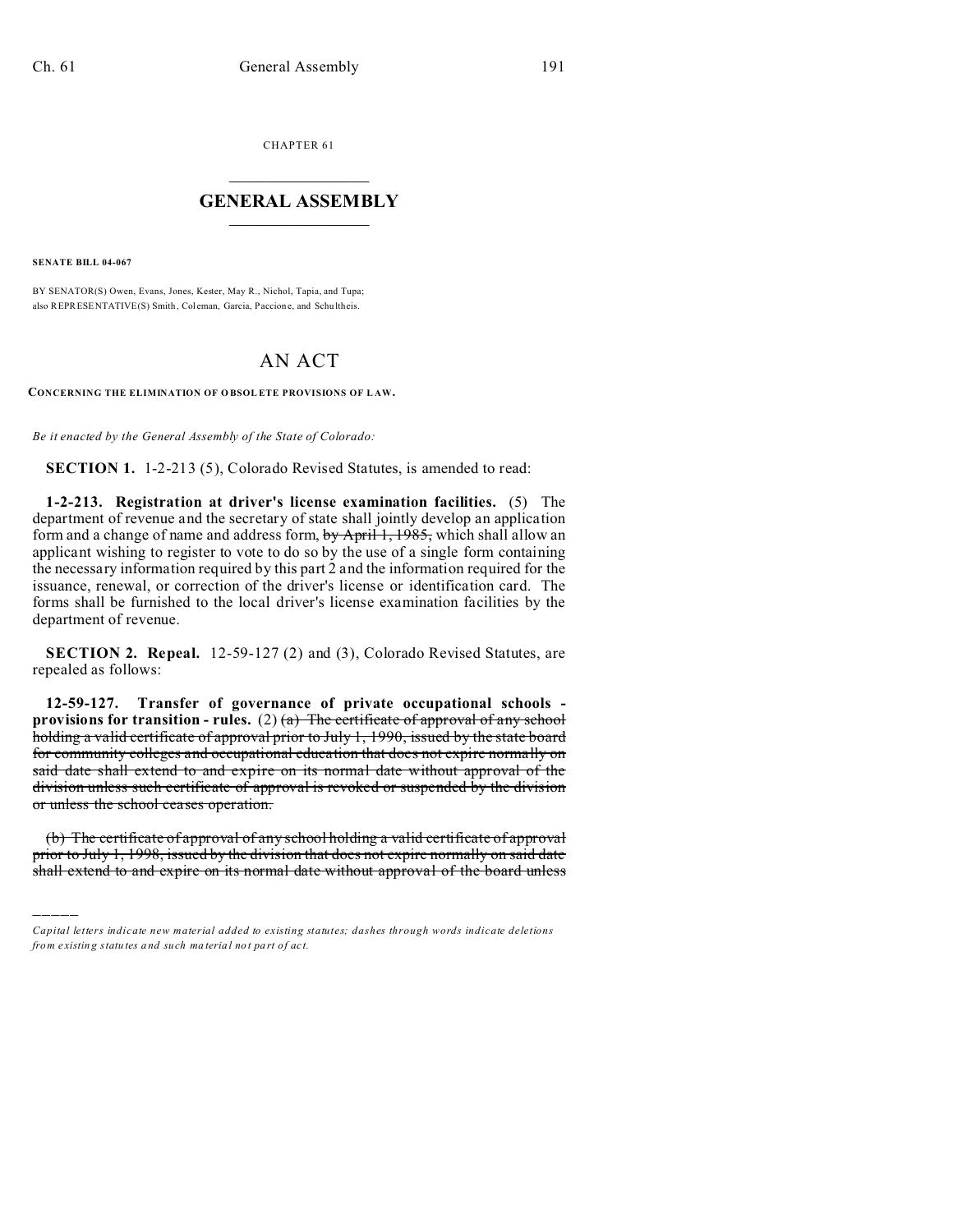such certificate of approval is revoked or suspended by the board or unless the school ceases operation.

 $(3)$  (a) The permit of any agent holding a valid permit prior to July 1, 1990, issued by the state board for community colleges and occupational education that does not expire normally on said date shall extend to and expire on its normal date without approval of the division unless such approval is revoked or suspended by the division or unless the school represented by the agent ceases operation.

(b) The permit of any agent holding a valid permit prior to July 1, 1998, issued by the division that does not expire normally on said date shall extend to and expire on its normal date without approval of the board unless such approval is revoked or suspended by the board or unless the school represented by the agent ceases operation.

**SECTION 3. Repeal.** 12-61-110.5 (1) (a) and (1) (b), Colorado Revised Statutes, are repealed as follows:

**12-61-110.5. Renewal of license - continuing education requirement.** (1) Commencing January 1, 1992, except as otherwise provided in subsection (4) of this section, a salesperson or broker applying for renewal of a license pursuant to section 12-61-110 (4) shall include with such application a certified statement verifying successful completion of real estate courses in accordance with the following schedule:

(a) For licensees applying for renewal for 1992, passage within the previous year of the Colorado portion of the real estate exam or completion of eight hours of credit developed by the real estate commission pursuant to subsection (2) of this section.

(b) For licensees applying for renewal for 1993, passage within the previous two years of the Colorado portion of the real estate exam or completion of a minimum of sixteen hours of credit, eight of which shall be the credits developed by the real estate commission pursuant to subsection (2) of this section.

**SECTION 4. Repeal.** 12-64-111.5, Colorado Revised Statutes, is repealed as follows:

**12-64-111.5. Review of board - disciplinary actions.** After July 1, 1993, but no later than September 1, 1993, the sunrise and sunset review committee shall review the number of complaints received by the board from July 1, 1991, through July 1, 1993, and shall assess the disciplinary action taken by the board with respect to the disposition of such complaints.

**SECTION 5.** 17-1-104.3 (1) (b), Colorado Revised Statutes, is amended to read:

**17-1-104.3. Correctional facilities - locations - security level.** (1) (b) The correctional facilities operated by the department, the location of such facilities, and the designated security level of such facilities shall be as follows: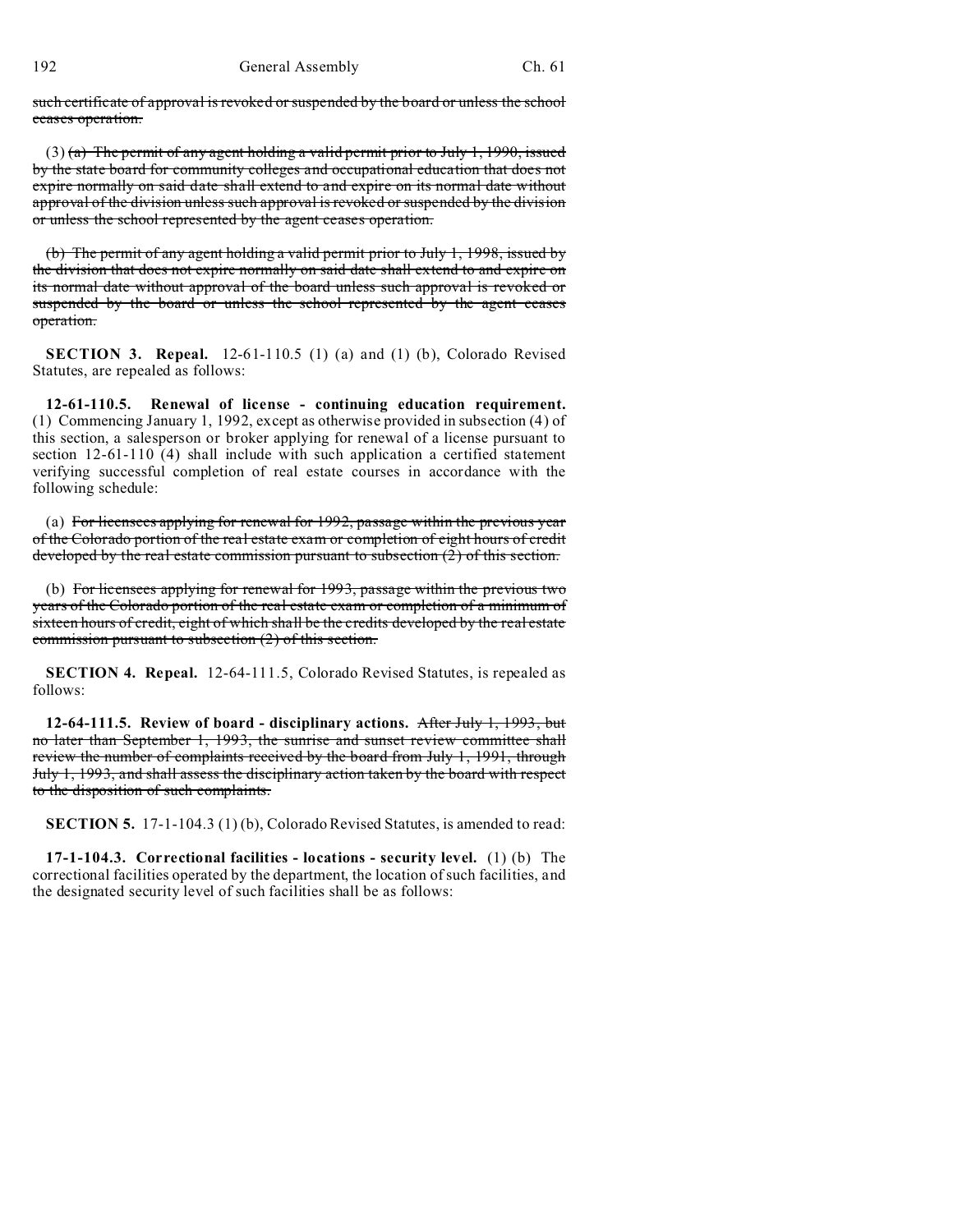| <b>Correctional facility</b>               | Location                     | <b>Security level</b> |
|--------------------------------------------|------------------------------|-----------------------|
| Colorado state penitentiary                | Fremont county               | Level V               |
| Centennial correctional facility           | Fremont county               | Level IV              |
| Limon correctional facility                | Lincoln county               | Level IV              |
| Arkansas Valley correctional facility      | Crowley county               | Level III             |
| Buena Vista correctional complex           | Chaffee county               | Level III             |
| Colorado Territorial correctional facility | Fremont county               | Level III             |
| Fremont correctional facility              | Fremont county               | Level III             |
| Arrowhead correctional center              | Fremont county               | Level II              |
| Four Mile correctional center              | Fremont county               | Level II              |
| Pre-release correctional center            | Fremont county               | Level H               |
| Skyline correctional center                | Fremont county               | Level I               |
| Colorado correctional center               | Jefferson county             | Level I               |
| Delta correctional center                  | Delta county                 | Level I               |
| Rifle correctional center                  | Garfield county              | Level I               |
| Colorado correctional alternative program  | Chaffee county               | Level I               |
| Colorado women's correctional facility     | Fremont county               | Level IV              |
| Denver reception and diagnostic center     | City and county              | Level V               |
|                                            | of Denver                    |                       |
| Pueblo minimum center                      | Pueblo county                | Level II              |
| San Carlos correctional facility           | Pueblo county                | Level V               |
| Sterling correctional facility             | Logan county                 | Level V               |
| Trinidad correctional facility             | Las Animas                   | Level II              |
|                                            | county                       |                       |
| Denver women's correctional facility       | City and county<br>of Denver | Level V               |
| Youthful offender system                   | Pueblo county                | Level V               |

**SECTION 6.** 19-1-123 (2), Colorado Revised Statutes, is amended to read:

**19-1-123. Expedited procedures for permanent placement - children under** the age of six years - designated counties.  $(2)$   $(a)$   $\overline{On}$  or before December 31, 1995, and each December 31 thereafter through and including December 31, 2003, the department of human services in consultation with the judicial department shall submit a written report to the joint budget committee and to the house and senate committees on health, education, welfare, and institutions regarding program effectiveness and progress toward statewide implementation. Such report shall also provide an evaluation as to whether out-of-home placement costs have been avoided as a result of the program. The implementation of expedited procedures in additional counties shall be subject to specific appropriation by the general assembly or by determination by a county that no additional resources are needed.

(b) The final report submitted on or before December 31, 2003, shall also include any recommendations concerning the continuation of the expedited procedures, recommendations regarding any legislative modifications, including, if necessary, any recommendations for extensions of time required for statewide implementation, and any other information deemed necessary and appropriate.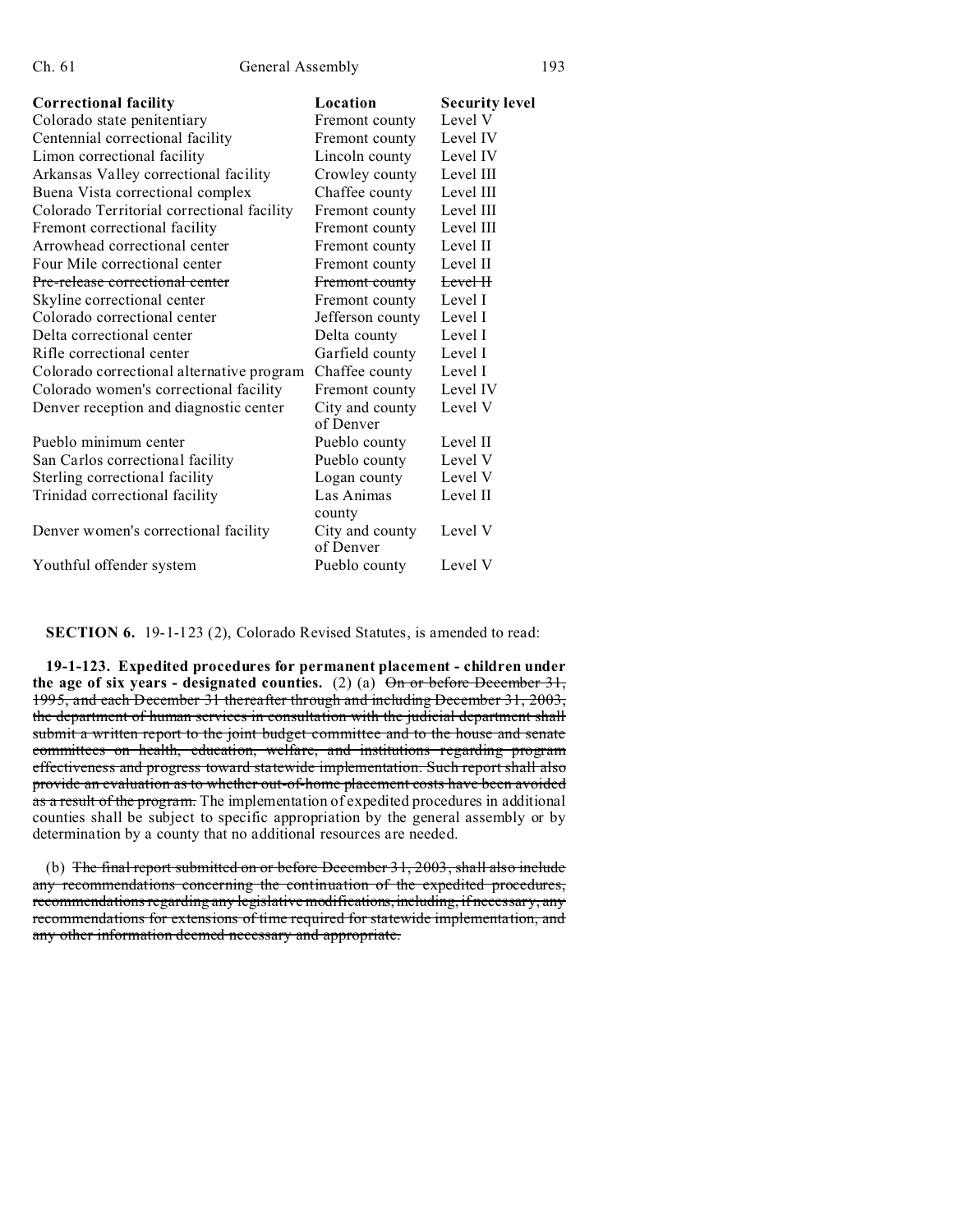**SECTION 7.** 19-2-309.5 (2) (a), Colorado Revised Statutes, is amended to read:

**19-2-309.5. Community accountability program - legislative declaration creation - advisory board - repeal.** (2) (a)  $\Theta$  or before January 1, 2002, The division of youth corrections, pursuant to a contract with one or more private entities, shall establish, maintain, and operate a community accountability program, referred to in this section as the "program".

**SECTION 8.** 19-3-211 (1) (a) and the introductory portion to 19-3-211 (4), Colorado Revised Statutes, are amended to read:

**19-3-211. Conflict resolution process - rules - definitions.** (1) (a)  $\Theta$  for before January 1, 1998, The state department, in conjunction with the attorney general, shall adopt rules concerning the statewide implementation of a conflict resolution process in each county and city and county pursuant to the provisions of this section. The purpose of such conflict resolution process is to provide a forum for grievances concerning the conduct of county department personnel in performing their duties pursuant to this article.

(4) Each county department shall implement the conflict resolution process.  $m\sigma$ later than January 1, 1998. The state department shall promulgate rules governing the implementation of the process in the following areas:

**SECTION 9. Repeal.** 19-3-308 (1) (b), Colorado Revised Statutes, is repealed as follows:

**19-3-308. Action upon report of intrafamilial, institutional, or third-party abuse - child protection team.** (1) (b) The rules required by paragraph (a) of this subsection (1) shall be adopted on or before January 1, 1994.

**SECTION 10. Repeal.** 19-3-308.5 (1) (e) (II), Colorado Revised Statutes, is repealed as follows:

**19-3-308.5. Recorded interviews of child.** (1) (e) (II) The standards required in subparagraph  $(1)$  of this paragraph  $(e)$  shall be adopted on or before January 1, 1994.

**SECTION 11. Repeal.** 19-3.5-106 (3), Colorado Revised Statutes, is repealed as follows:

**19-3.5-106. Colorado children's trust fund - creation - source of funds.** (3) Notwithstanding any provision of subsection (2) of this section to the contrary, on March 5, 2003, the state treasurer shall deduct nine hundred eighty thousand three hundred ninety-six dollars from the Colorado children's trust fund and transfer such sum to the general fund.

**SECTION 12.** 20-1-301 (1), Colorado Revised Statutes, is amended to read:

**20-1-301. Compensation of district attorneys.** (1) Commencing January 8, 1985, and continuing until January 1, 1997, in every judicial district the district attorney shall receive as compensation for his or her services the sum of not less than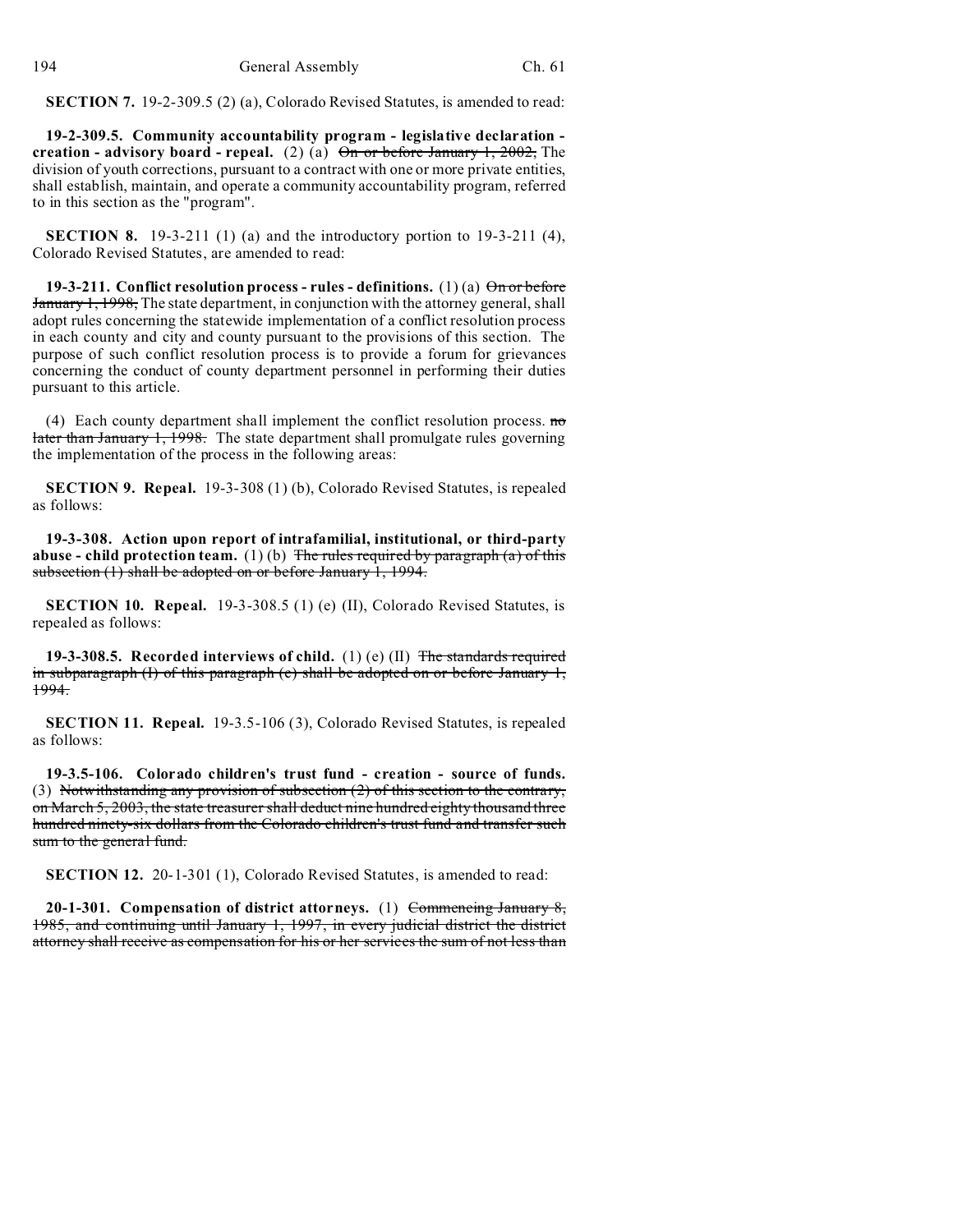### Ch. 61 General Assembly 195

forty-seven thousand five hundred dollars per annum. Commencing January 1, 1997, in every judicial district the district attorney shall receive as compensation for his or her services the sum of not less than sixty-seven thousand dollars per annum. Any amount in excess of forty-seven thousand five hundred dollars until January 1, 1997, and sixty-seven thousand dollars after January 1, 1997, shall be set by the board or boards of county commissioners of the county or counties comprising the judicial district or the city council of the city and county of Denver for the second judicial district.

**SECTION 13.** 20-1-306, Colorado Revised Statutes, is amended to read:

**20-1-306. Salaries paid from state and county funds.** The salaries of district attorneys of the several judicial districts of the state as set forth in section 20-1-301 shall be paid in twelve equal monthly installments of which the state shall contribute eighty percent but not to exceed thirty-eight thousand dollars annually until January 1, 1997, and fifty-three thousand six hundred dollars annually, thereafter, and the counties making up each district the balance, each county's payment to be in the same proportion as provided in section 20-1-302.

**SECTION 14.** 22-31-131 (1), (1.5) (b) (II), (1.5) (c), (1.7), and (12), Colorado Revised Statutes, are amended to read:

**22-31-131. Election procedures in districts composed of a city and county.** (1) The regular biennial school election in each school district coterminous with a city and county shall be held on the third Tuesday in May of each odd-numbered year, shall be conducted and supervised by the election commission of the city and county, and shall be governed by the provisions of articles 1 to 13 of title 1, C.R.S.; but, beginning in 1995, the election shall be held on the first Tuesday after the first Monday in May of each odd-numbered year, shall be conducted and supervised by the election commission of the city and county, and shall be governed by the provisions of articles 1 to 13 of title 1, C.R.S.; but, beginning in 1997, the election shall be held on the first Tuesday in November of each odd-numbered year, shall be conducted and supervised by the election commission of the city and county, and shall be governed by the provisions of articles 1 to 13 of title 1, C.R.S.

 $(1.5)$  (b)  $(II)$  In implementing the change to a director district plan of representation and the change in the length of terms, the five school directors elected prior to January 1, 1993, whose terms expire in 1995 and 1997, shall not have their offices terminated. Therefore, the board of education shall be elected in accordance with the following provisions:

(A) In 1993, a director shall be elected from director district 2 and a director shall be elected at large.

(B) In 1995, directors shall be elected from director district 1 and director district 5 and a director shall be elected at large.

(C) In 1997, directors shall be elected from director district 3 and director district 4. In addition, successors shall be elected for the director elected from director district 2 and the director elected at large who were elected in 1993 and whose terms expire in 1997.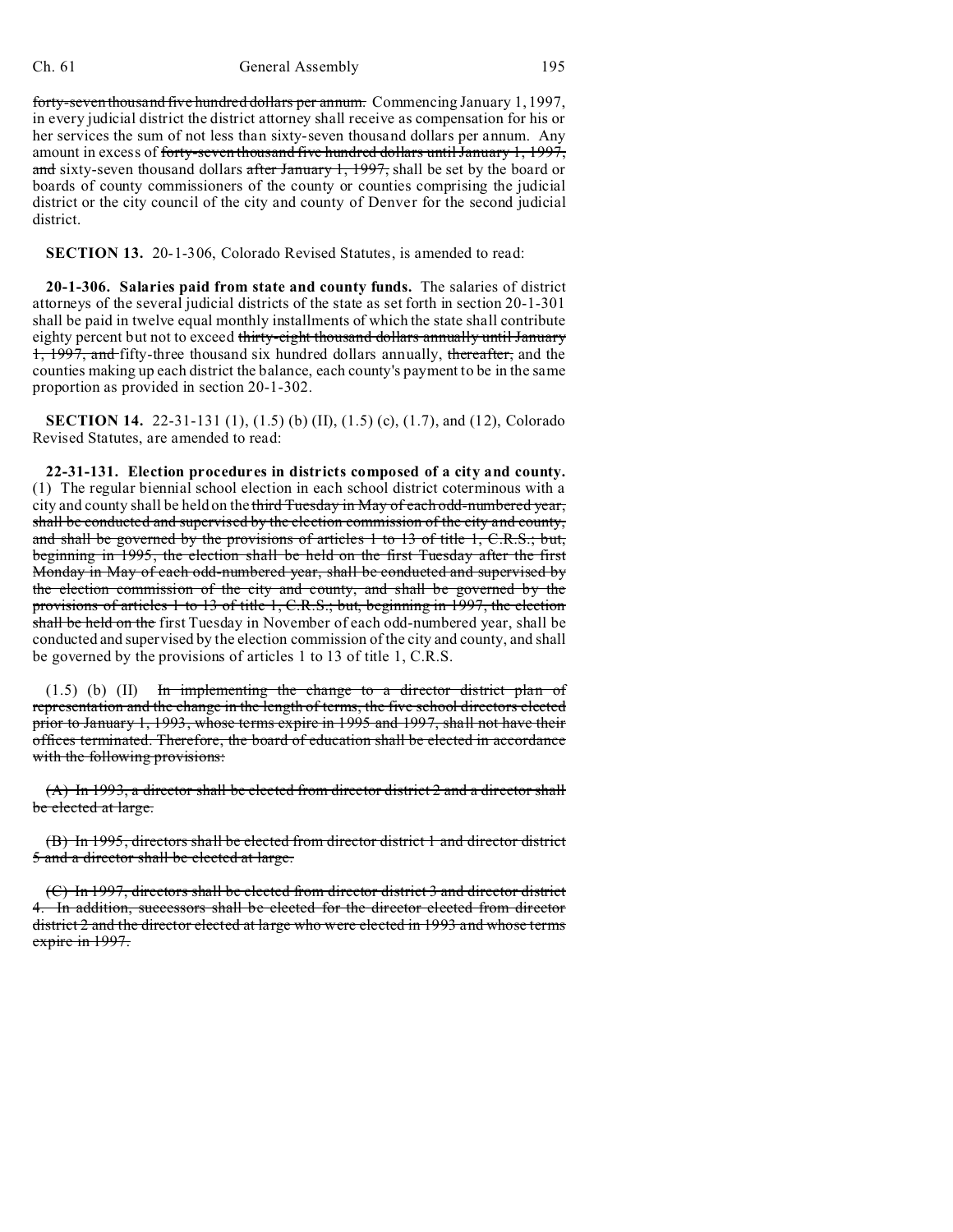$(c)$  (I) In order to implement the director district plan of representation, the district shall be divided into five director districts as follows:

(A) Director district 1 shall include the territory within the following established boundaries: Beginning at the intersection of Alameda avenue and Logan street and proceeding south on Logan street to the intersection of Logan street and Virginia avenue, then proceeding west on Virginia avenue to the intersection of Virginia avenue and Grant street, then proceeding south on Grant street to the intersection of Grant street and Exposition avenue, then proceeding west on Exposition avenue to the intersection of Exposition avenue and Broadway, then proceeding south on Broadway to the intersection of Broadway and Interstate 25, then proceeding south along Interstate 25 to the intersection of Interstate 25 and Logan street, then proceeding south on Logan street to the intersection of Logan street and Arkansas avenue, then proceeding west on Arkansas avenue to the intersection of Arkansas avenue and Lincoln street, then proceeding south on Lincoln street to the intersection of Lincoln street and Florida avenue, then proceeding west on Florida avenue to the intersection of Florida avenue and Santa Fe drive, then proceeding south on Santa Fe drive to the intersection of Santa Fe drive and Iowa avenue, then proceeding east on Iowa avenue to the intersection of Iowa avenue and Broadway, then proceeding south on Broadway to the intersection of Broadway and the county line, then proceeding east and north following the county line to the intersection of the county line and Cherry Creek, then proceeding north and west on Cherry Creek to the intersection of Cherry Creek and Holly street, then proceeding south on Holly street to the intersection of Holly street and Cherry Creek south drive, then proceeding west on Cherry Creek south drive to the intersection of Cherry Creek south drive and Mississippi Avenue, then proceeding west on Mississippi avenue to the intersection of Mississippi avenue and Birch street, then proceeding south on Birch street to the intersection of Birch street and Arizona avenue, then proceeding west on Arizona avenue to the county line, then proceeding north and west to the intersection of the county line and Arizona avenue, then proceeding west on Arizona avenue to the intersection of Arizona avenue and Colorado boulevard, then proceeding north on Colorado boulevard to the intersection of Colorado boulevard and Mississippi avenue, then proceeding west on Mississippi avenue to the intersection of Mississippi avenue and University boulevard, then proceeding north on University boulevard to the intersection of University boulevard and Center avenue, then proceeding west on Center avenue to the intersection of Center avenue and Franklin street, then proceeding north on Franklin street to the intersection of Franklin street and Virginia avenue, then proceeding west on Virginia avenue to the intersection of Virginia avenue and Downing street, then proceeding north on Downing street to the intersection of Downing street and Cedar avenue, then proceeding west on Cedar avenue to the intersection of Cedar avenue and Emerson street, then proceeding south on Emerson street to the intersection of Emerson street and Alameda avenue, and then proceeding west on Alameda avenue to the intersection of Alameda avenue and Logan street.

(B) Director district 2 shall include the territory within the following established boundaries: Beginning at the intersection of Bayaud avenue and Sheridan boulevard and proceeding south and east following the county line to the intersection of the county line and Broadway, then proceeding north on Broadway to the intersection of Broadway and Iowa avenue, then proceeding west on Iowa avenue to the intersection of Iowa avenue and Santa Fe drive, then proceeding north on Santa Fe drive to the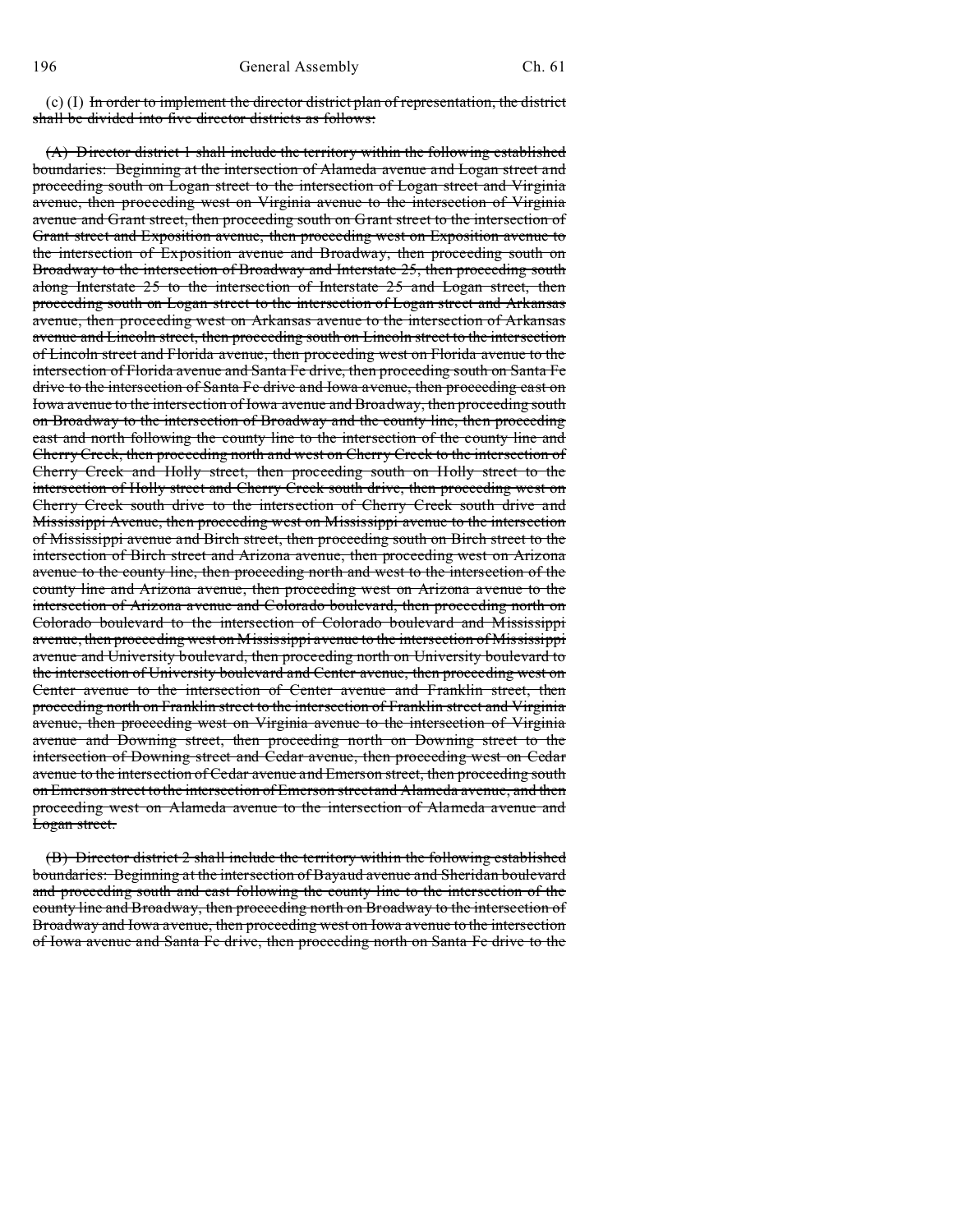intersection of Santa Fe drive and Florida avenue, then proceeding east on Florida avenue to the intersection of Florida avenue and Lincoln street, then proceeding north on Lincoln street to the intersection of Lincoln street and Arkansas avenue, then proceeding east on Arkansas avenue to the intersection of Arkansas avenue and Logan street, then proceeding north on Logan street to the intersection of Logan street and Interstate 25, then proceeding north along Interstate 25 to the intersection of Interstate 25 and Broadway, then proceeding north on Broadway to the intersection of Broadway and Exposition avenue, then proceeding east on Exposition avenue to the intersection of Exposition avenue and Grant street, then proceeding north on Grant street to the intersection of Grant street and Virginia avenue, then proceeding east on Virginia avenue to the intersection of Virginia avenue and Logan street, then proceeding north on Logan street to the intersection of Logan street and Alameda avenue, then proceeding west on Alameda avenue to the intersection of Alameda avenue and Broadway, then proceeding north on Broadway to the intersection of Broadway and Sixth avenue, then proceeding west on Sixth avenue to the intersection of Sixth avenue and Federal boulevard, then proceeding south on Federal boulevard to the intersection of Federal boulevard and First avenue, then proceeding west on First avenue to the intersection of First avenue and Meade street, then proceeding north on Meade street to the intersection of Meade street and Fourth avenue, then proceeding west on Fourth avenue to the intersection of Fourth avenue and Tennyson street, then proceeding south on Tennyson street to the intersection of Tennyson street and Third avenue, then proceeding east on Third avenue to the intersection of Third avenue and Stuart street, then proceeding south on Stuart street to the intersection of Stuart street and Ellsworth avenue, then proceeding east on Ellsworth avenue to the intersection of Ellsworth avenue and the precinct boundary between Utica street and Raleigh street, then proceeding south on the precinct boundary between Utica street and Raleigh street to the intersection of the precinct boundary between Utica street and Raleigh street and Bayaud avenue, and then proceeding west on Bayaud avenue to the intersection of Bayaud avenue and Sheridan boulevard.

(C) Director district 3 shall include the territory within the following established boundaries: Beginning at the intersection of Broadway and Colfax avenue and proceeding west on Colfax avenue to the intersection of Colfax avenue and Cherry Creek, then proceeding south and east on Cherry Creek to the intersection of Cherry Creek and Broadway, then proceeding south on Broadway to the intersection of Broadway and Alameda avenue, then proceeding east on Alameda avenue to the intersection of Alameda avenue and Emerson street, then proceeding north on Emerson street to the intersection of Emerson street and Cedar avenue, then proceeding east on Cedar avenue to the intersection of Cedar avenue and Downing street, then proceeding south on Downing street to the intersection of Downing street and Virginia avenue, then proceeding east on Virginia avenue to the intersection of Virginia avenue and Franklin street, then proceeding south on Franklin street to the intersection of Franklin street and Center avenue, then proceeding east on Center avenue to the intersection of Center avenue and University boulevard, then proceeding south on University boulevard to the intersection of University boulevard and Mississippi avenue, then proceeding east on Mississippi avenue to the intersection of Mississippi avenue and Colorado boulevard, then proceeding south on Colorado boulevard to the intersection of Colorado boulevard and Arizona avenue, then proceeding east on Arizona avenue to the county line, then proceeding north and east to the intersection of the county line and Arizona avenue, then proceeding east on Arizona avenue to the intersection of Arizona avenue and Birch street, then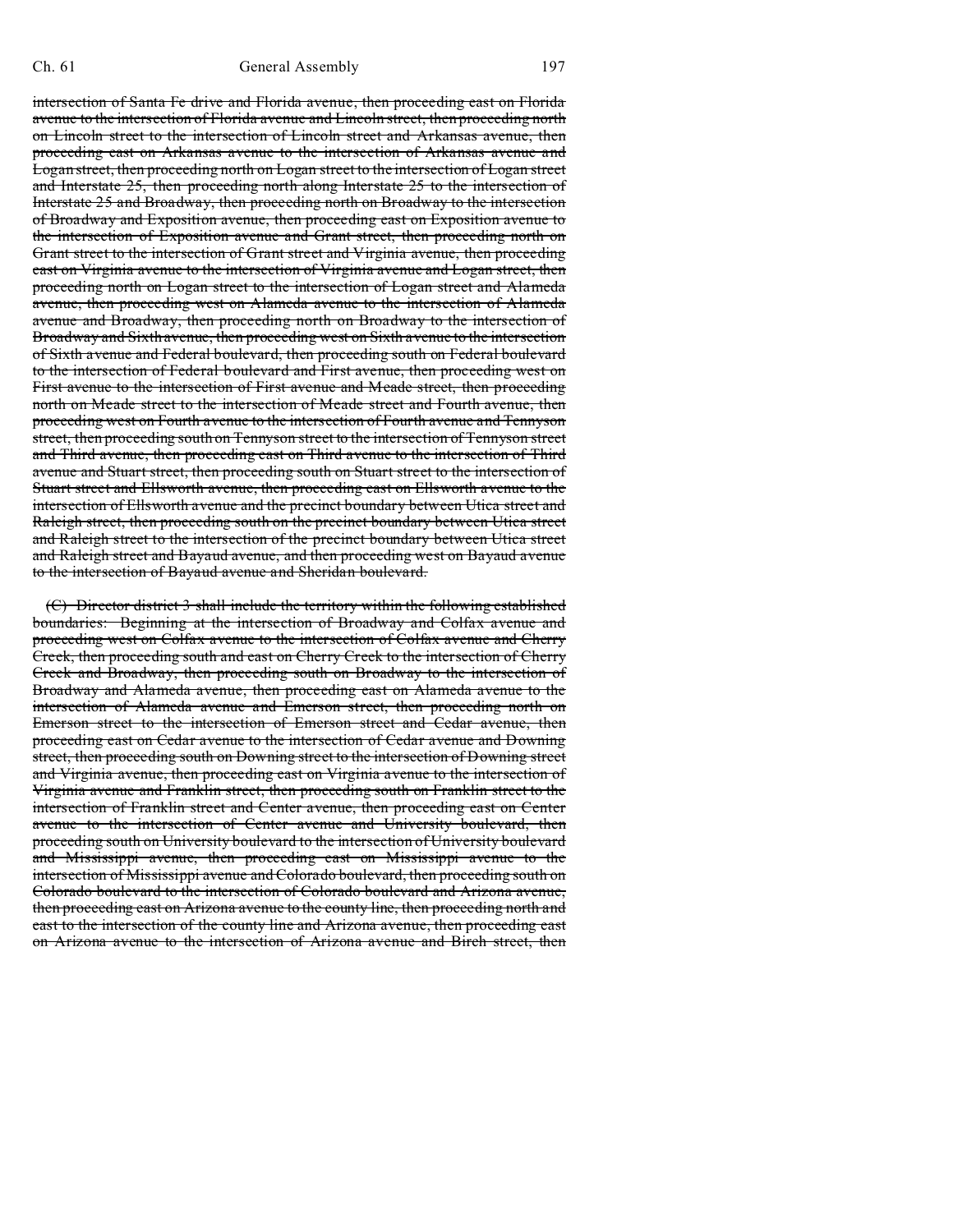198 General Assembly Ch. 61

proceeding north on Birch street to the intersection of Birch street and Mississippi avenue, then proceeding east on Mississippi avenue to the intersection of Mississippi avenue and Cherry Creek south drive, then proceeding south and east on Cherry Creek south drive to the intersection of Cherry Creek south drive and Holly street, then proceeding north on Holly street to the intersection of Holly street and Cherry Creek, then proceeding south and east on Cherry Creek to the county line, then proceeding north following the county line to the intersection of the county line and Eleventh avenue, then proceeding west on Eleventh avenue to the intersection of Eleventh avenue and Quebec street, then proceeding north on Quebec street to the intersection of Quebec street and Colfax avenue, then proceeding west on Colfax avenue to the intersection of Colfax avenue and Adams street, then proceeding south on Adams street to the intersection of Adams street and Thirteenth avenue, then proceeding west on Thirteenth avenue to the intersection of Thirteenth avenue and Broadway, and then proceeding north on Broadway to the intersection of Broadway and Colfax avenue.

(D) Director district 4 shall include the territory within the following established boundaries: Beginning at the intersection of the county line and Colorado boulevard, then proceeding south on Colorado boulevard to the intersection of Colorado boulevard and Fortieth avenue, then proceeding west on Fortieth avenue to the intersection of Fortieth avenue and Blake street and the precinct boundary dividing precincts 506 and 518, then proceeding north and west from this intersection on the precinct boundary dividing precincts 506 and 518 to the intersection of this precinct boundary and the Union Pacific Railroad, then proceeding south along the Union Pacific Railroad to the intersection of the Union Pacific Railroad and Thirty-eighth street then proceeding east on Thirty-eighth street to the intersection of Thirty-eighth street and Blake street, then proceeding south on Blake street to the intersection of Blake street and Broadway, then proceeding south on Broadway to the intersection of Broadway and Twentieth avenue, then proceeding east on Twentieth avenue to the intersection of Twentieth avenue and Logan street, then proceeding south on Logan street to the intersection of Logan street and Colfax avenue, then proceeding west on Colfax avenue to the intersection of Colfax avenue and Broadway, then proceeding south on Broadway to the intersection of Broadway and Thirteenth avenue, then proceeding east on Thirteenth avenue to the intersection of Thirteenth avenue and Adams street, then proceeding north on Adams street to the intersection of Adams street and Colfax avenue, then proceeding east on Colfax avenue to the intersection of Colfax avenue and Quebec street, then proceeding south on Quebec street to the intersection of Quebec street and Eleventh avenue, then proceeding east on Eleventh avenue to the intersection of Eleventh avenue and the county line, and then proceeding north and west following the county line to the intersection of the county line and Colorado boulevard.

(E) Director district 5 shall include the territory within the following established boundaries: Beginning at the intersection of Forty-eighth avenue and Sheridan boulevard and proceeding south along the county line to the intersection of Sheridan boulevard and Bayaud street, then proceeding east on Bayaud street to the intersection of Bayaud street and the precinct boundary between Raleigh street and Utica street, then proceeding north on the precinct boundary between Raleigh street and Utica street to the intersection of the precinct boundary between Raleigh street and Utica street and Ellsworth avenue, then proceeding west on Ellsworth avenue to the intersection of Ellsworth avenue and Stuart street, then proceeding north on Stuart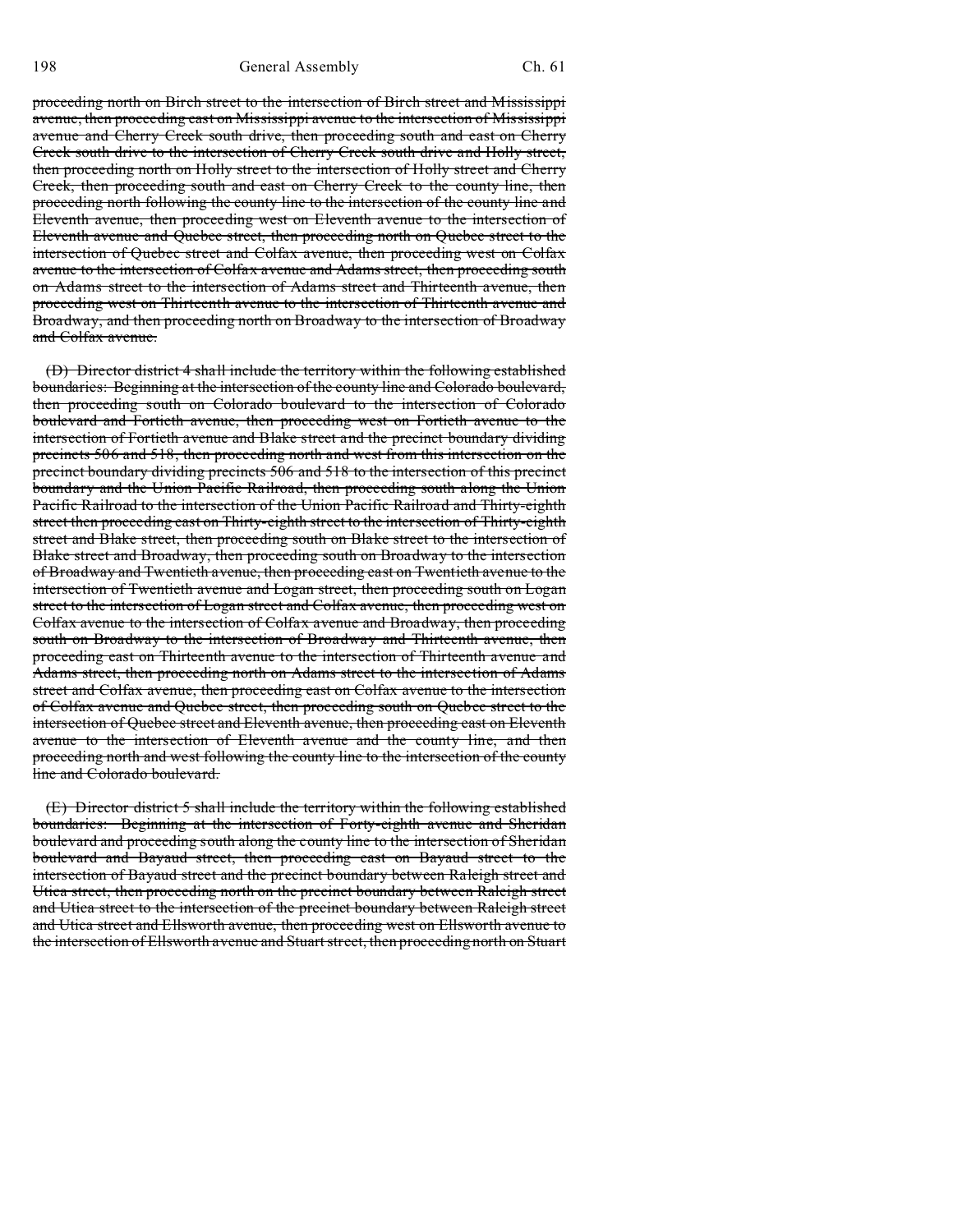street to the intersection of Stuart street and Third avenue, then proceeding west on Third avenue to the intersection of Third avenue and Tennyson street, then proceeding north on Tennyson street to the intersection of Tennyson street and Fourth avenue, then proceeding east on Fourth avenue to the intersection of Fourth avenue and Meade street, then proceeding south on Meade street to the intersection of Meade street and First avenue, then proceeding east on First avenue to the intersection of First avenue and Federal boulevard, then proceeding north on Federal boulevard to the intersection of Federal boulevard and Sixth avenue, then proceeding east on Sixth avenue to the intersection of Sixth avenue and Broadway, then proceeding north on Broadway to the intersection of Broadway and Cherry Creek, then proceeding north and west on Cherry Creek to the intersection of Cherry Creek and Colfax avenue, then proceeding east on Colfax avenue to the intersection of Colfax avenue and Logan street, then proceeding north on Logan street to the intersection of Logan street and Twentieth avenue, then proceeding west on Twentieth avenue to the intersection of Twentieth avenue and Broadway, then proceeding north on Broadway to the intersection of Broadway and Blake street, then proceeding north on Blake street to the intersection of Blake street and Thirty-eighth street, then proceeding west on Thirty-eighth street to the intersection of Thirty-eighth street and Union Pacific Railroad, then proceeding north along the Union Pacific Railroad to the intersection of the Union Pacific Railroad and the precinct boundary dividing 1994 precincts 506 and 518, then proceeding south and east on the precinct boundary to the intersection of this boundary and Fortieth avenue and Blake street, then proceeding east on Fortieth avenue to the intersection of Fortieth avenue and Colorado boulevard, then proceeding north on Colorado boulevard to the intersection of Colorado boulevard and the county line, and then proceeding along the county line to the intersection of Forty-eighth avenue and Sheridan boulevard.

(II) The board of education for school district number 1 shall provide for the revision of the director district boundaries established by this paragraph (c) following the federal census in 2000 and each federal census thereafter.

 $(1.7)$  (a) In order to implement the change in the date for holding regular biennial school elections, the following provisions shall apply:

(I) Any school district director elected at the regular biennial election held in May of 1991, whose term expires in May of 1997, shall be succeeded by a director appointed in accordance with the provisions of paragraph (b) of this subsection  $(1.7)$ who shall serve until such appointed director is succeeded by a director elected at the regular biennial school election held in November of 1997.

(II) Any school district director elected at the regular biennial election held in May of 1993, whose term expires in May of 1997, shall be succeeded by a director appointed in accordance with the provisions of paragraph (b) of this subsection  $(1.7)$ who shall serve until such appointed director is succeeded by a director elected at the regular biennial school election held in November of 1997.

(III) Any school district director elected at the regular biennial election held in May of 1995, whose term would otherwise expire in May of 1999, shall serve for a term of four years and six months and shall serve until such director is succeeded by a director elected at the regular biennial school election held in November of 1999.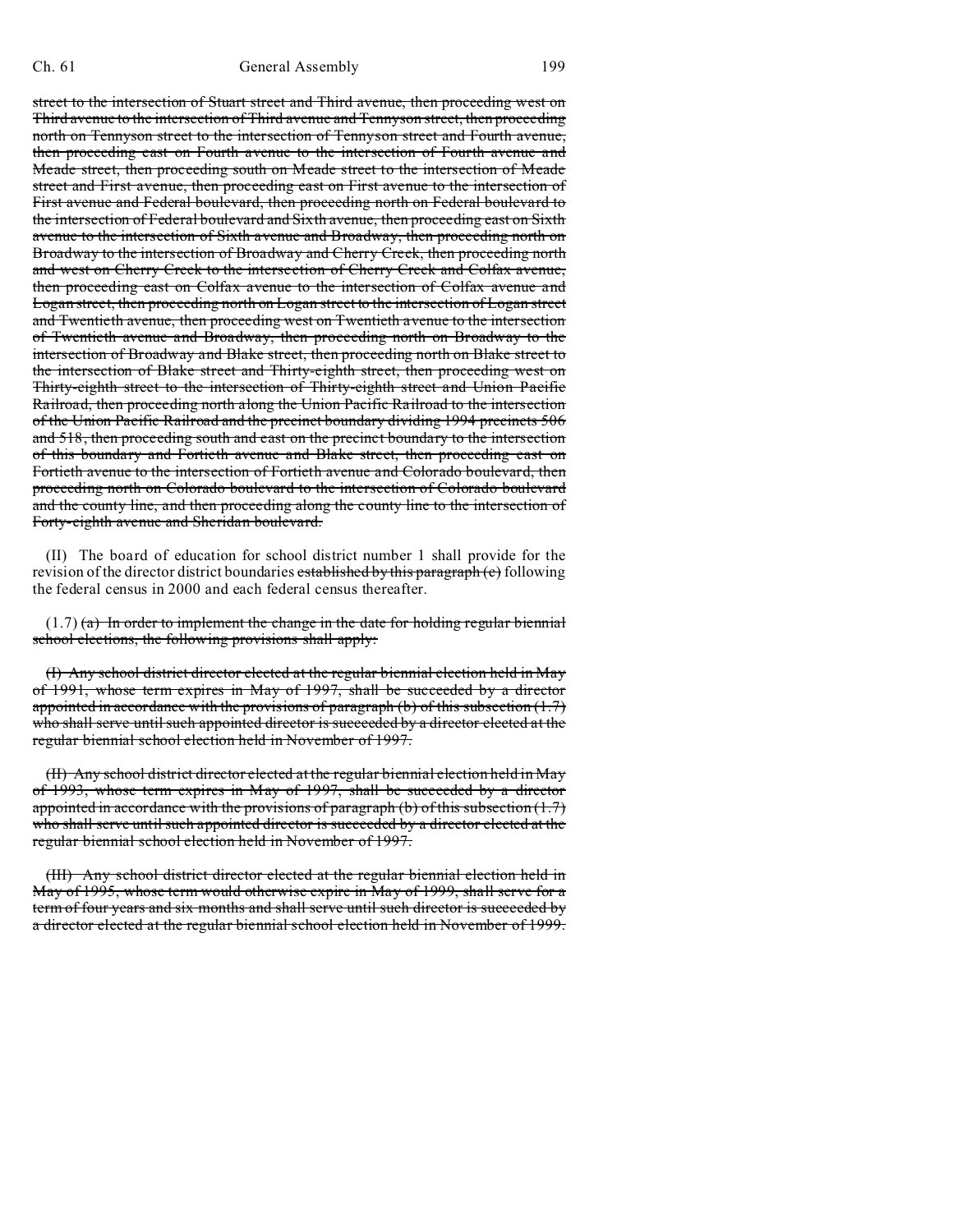(b) (I) The appointment of school district directors for six-month terms as provided in paragraph (a) of this subsection  $(1.7)$  shall be made by the board of education of the school district; except that no school district director whose term is expiring and who is seeking appointment to a six-month term shall participate in proceedings conducted by the board concerning the position held by that director pursuant to the provisions of this paragraph (b). A director whose term is expiring may notify the board in the time and manner prescribed by the board of such director's intention to be considered for the appointment. If the director whose term is expiring notifies the board and is otherwise qualified under this article, the board may appoint such director. If the board is not notified within the time provided that the director whose term is expiring intends to seek the appointment or such director is not appointed to the six-month term, the secretary of the board of education shall cause notice of the appointment to be published for no less than two consecutive weeks in some newspaper having general circulation in the school district, the first publication of such notice to be made not less than thirty days before the expiration of the term of office of the director in May of 1997. Any person who meets the qualifications otherwise required by this article for the election of directors and who desires to be considered for the appointment shall file a written notice of such intention with the secretary of the board of education within the time and in the manner prescribed by the board. The board shall consider all applicants and shall make the appointment no later than ten days following the expiration of the term of office of the director in May of 1997. In the event that the number of qualified applicants is less than the number of appointments to be made, the board may appoint any qualified person to any position for which there is no qualified applicant.

(II) An appointment made pursuant to this paragraph (b) shall be evidenced by an appropriate entry in the minutes of the meeting of the board of education and the delivery of the certificate of appointment to the person so appointed with a copy of such certificate forwarded to the department of education.

(12) (a) Within one hundred twenty days after publication of the 2000 decennial census prepared by the United States bureau of the census, the board of education of school district number 1 shall reapportion and redraw the boundaries for the director districts of the school district to maintain five director districts. In addition, two directors shall continue to be elected from the district at large. Upon completion of such reapportionment and redrawing of boundaries, the board of education of school district number 1 shall submit to the revisor of statutes the new boundaries for the director districts.

(b) At the election held on the first Tuesday in November 2001, new directors shall be elected from districts 2, 3, and 4, as said districts may be reapportioned and redrawn pursuant to paragraph (a) of this subsection (12). The directors elected in November 1999 from districts 1 and 5, as said districts existed as of said date, shall serve the remainder of their terms and shall be deemed to represent districts 1 and 5, respectively, as said districts may be reapportioned and redrawn pursuant to paragraph (a) of this subsection  $(12)$ , even though said directors may no longer reside in their respective districts. At the election held on the first Tuesday in November 2003, directors shall be elected who reside within the boundaries of districts 1 and 5, respectively, as said districts may be reapportioned and redrawn pursuant to paragraph (a) of this subsection (12).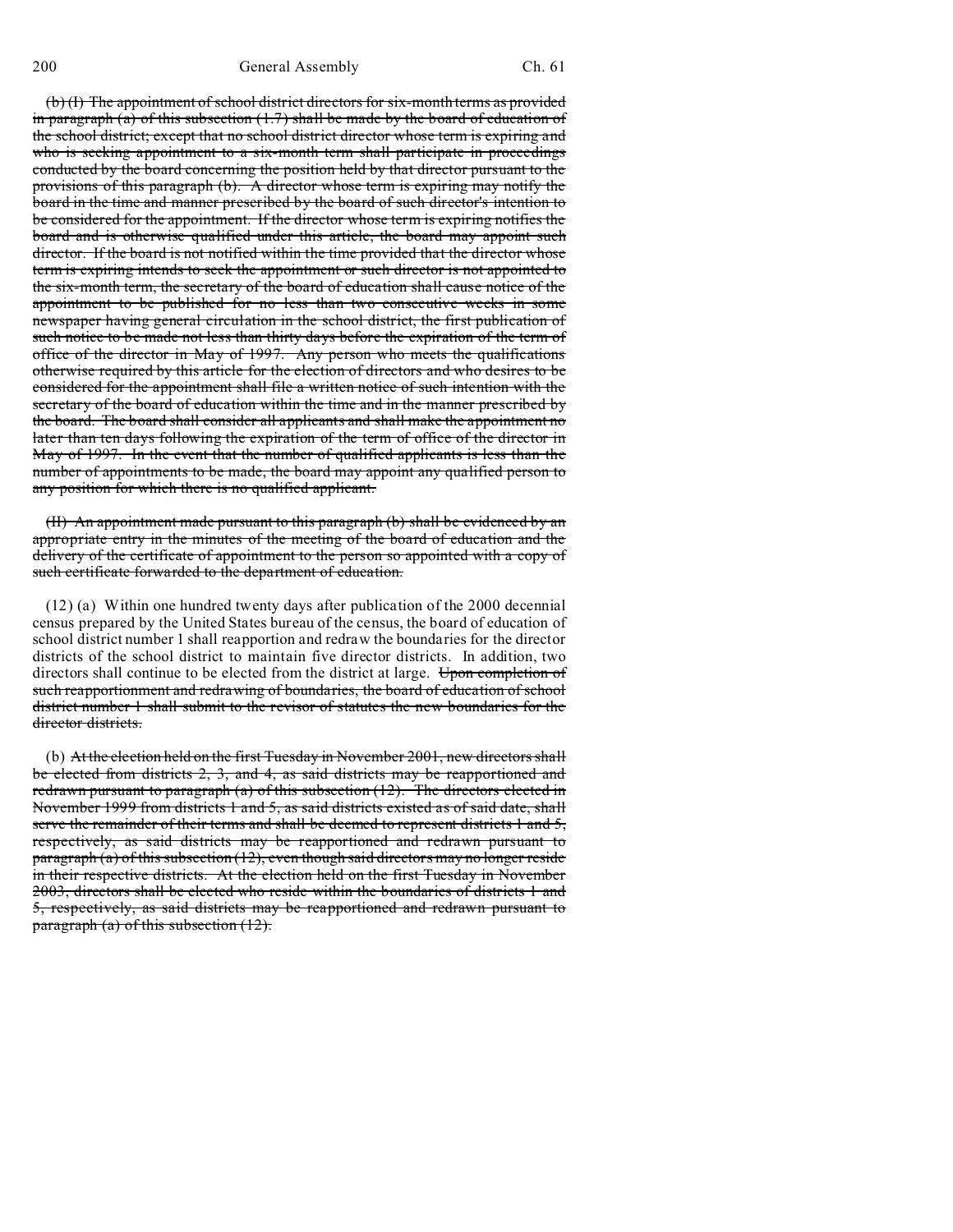(c) Subparagraph (I) of paragraph (c) of subsection  $(1.5)$  of this section is repealed upon receipt by the revisor of statutes of the new boundaries for director districts prepared pursuant to paragraph  $(a)$  of this subsection  $(12)$ .

**SECTION 15. Repeal.** 23-1-102 (3) (b), Colorado Revised Statutes, is repealed as follows:

**23-1-102. Commission abolished - commission reestablished - terms of office.** (3) (b) Notwithstanding paragraph (a) of this subsection (3), of the members of the commission appointed on July 1, 1989, two members shall serve for terms of three years, and two members shall serve four-year terms. Of the members of the commission appointed on July 1, 1991, two members shall serve three-year terms, and three members shall serve four-year terms. Thereafter, members shall serve for terms of four years.

**SECTION 16.** 23-1-113 (1) (b) (I) (B), (1) (c), and (3) (a), Colorado Revised Statutes, are amended to read:

**23-1-113. Commission directive - admission standards for baccalaureate and graduate institutions of higher education.** (1) (b) (I) (B) In lieu of the established statewide criteria, additional criteria may be used for up to twenty percent of the admitted freshmen. except as otherwise provided in subsection  $(3)$  of this section. Beginning with the fall semester 2001, each governing board shall adopt policies and procedures that ensure each matriculated first-time freshman shall take basic skills placement or assessment tests in English and mathematics. Such tests shall be determined by the institution such freshman attends, shall meet the standards adopted by the commission pursuant to section 23-1-113.3 (1), and shall be administered by such institution. Students identified by institutions as needing basic skills remedial course work shall take appropriate course work no later than the end of their freshman year. The commission, in consultation with the governing boards, shall ensure the comparability of these placement or assessment tests for the purpose of providing consistent reporting data as such data are required by section 23-1-113.3 (4). The commission, in consultation with the governing boards, shall ensure that each student identified as needing basic skills remedial course work is provided with written notification identifying which state institutions offer such basic skills courses and the approximate cost and relative availability of such courses, including any electronic on-line courses.

(c) The standards established for transfer students shall use college academic performance indicators as the eligibility criteria for admitted transfer students. In lieu of such criteria, additional criteria may be used for up to twenty percent of the admitted transfer students. except as otherwise provided in subsection (3) of this section. The academic admission standards and policies established for transfer students shall be consistent with the student transfer agreements established by the commission pursuant to section 23-1-108 (7). Students who meet the minimum criteria for admission shall not be guaranteed admission to the institution to which they have applied, but they shall be eligible for consideration.

(3) (a) Notwithstanding the provisions of paragraphs (b) and (c) of subsection  $(1)$ of this section, any institution that used criteria other than standardized test scores, high school and college grade point averages, and high school class rank to admit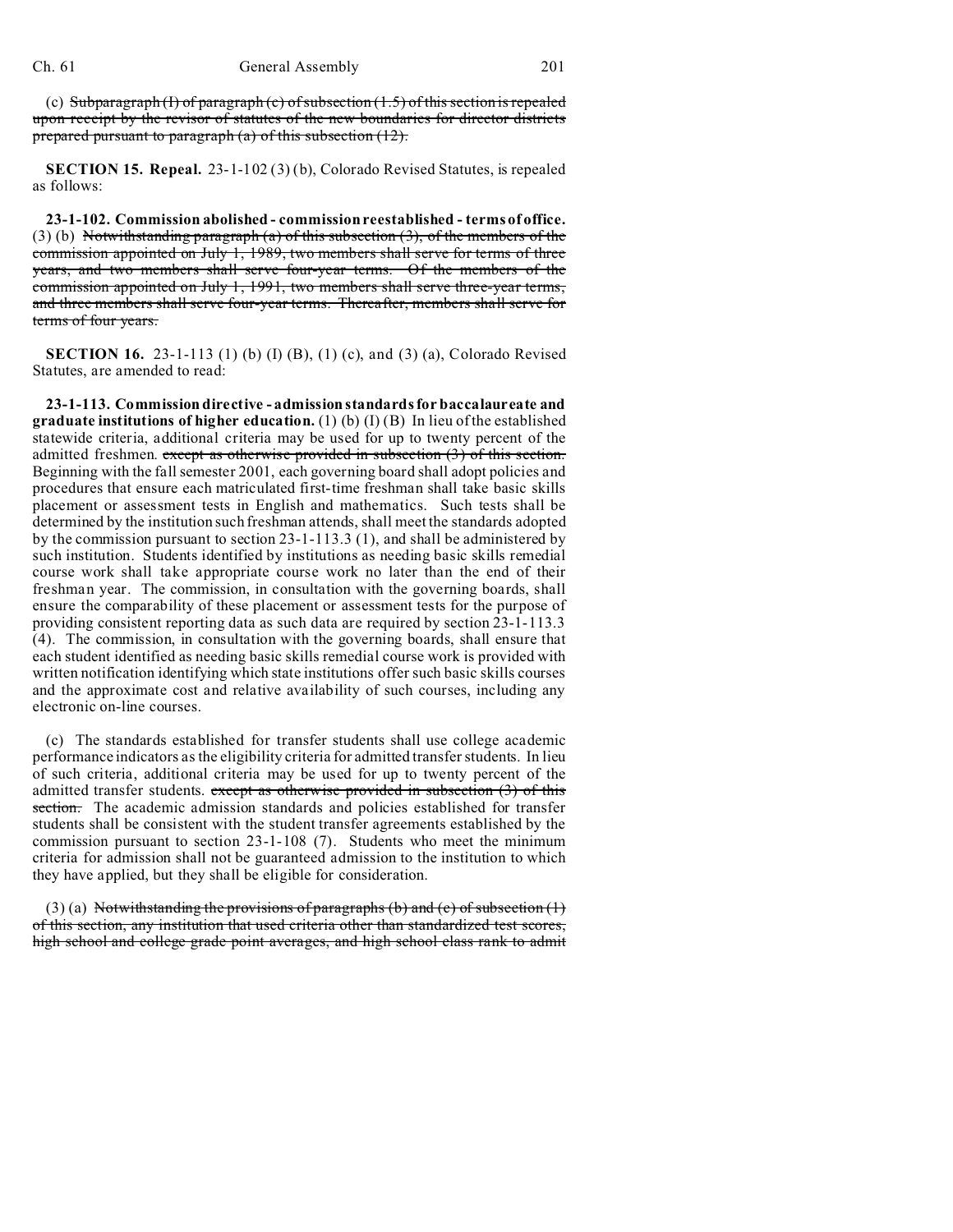greater than twenty percent of its freshman or transfer students for the fall semester of 1994 may use said other criteria to admit the same greater percentage of freshmen and transfer students for the school year beginning fall semester, 1995.

**SECTION 17.** 23-1-118 (1), Colorado Revised Statutes, is amended to read:

**23-1-118. Commission directive - programs of excellence.** (1) The governing boards of state institutions of higher education may nominate, in order of importance, selected programs at their institutions to be designated as programs of excellence. For nominations made in 1992 through 1997, the governing boards shall give special consideration to both undergraduate and graduate programs in schools of education that represent significant and innovative responses to the major reform of the Colorado educator licensing system as set forth in article 60.5 of title 22, C.R.S. Program nominations by the governing boards shall be submitted to the commission at a time to be prescribed by the commission. As used in this section, "programs of excellence" means any academic program or consortium of programs of a state-supported institution of higher education that directly enrolls students and is distinguished by the quality of the educational experience that it offers and by the quality of the faculty and students it can attract.

**SECTION 18. Repeal.** 23-3.1-107 (1) (f), Colorado Revised Statutes, is repealed as follows:

**23-3.1-107. Student loan guarantee fund - created.** (1) (f) On March 28, 2001, the effective date of the repeal and reenactment of this subsection (1), all moneys remaining in the fund known as the loan guarantee fund, created pursuant to this subsection (1) as it existed prior to March 28, 2001, shall be transferred to the student loan guarantee fund created by the repeal and reenactment of this subsection  $(1)$ .

**SECTION 19.** The introductory portion to 23-6-104 (2), Colorado Revised Statutes, is amended to read:

**23-6-104. Fund - limitation on pension.** (2) All moneys remaining in the state institutions of higher education emeritus retirement fund created under this article before June 8, 1967, shall remain in said fund for the purpose of paying retirement benefits under this article until the end of the fiscal year ending June 30, 1968. If at any time there are insufficient moneys in said THE STATE INSTITUTIONS OF HIGHER EDUCATION EMERITUS RETIREMENT fund to pay the full amount of the retirement benefits provided by this article, said moneys shall be distributed as follows:

**SECTION 20. Repeal.** 23-7-107 (7), Colorado Revised Statutes, is repealed as follows:

**23-7-107. Tuition classification of Chinese and Russian students in graduate public policy programs.** (7) On or before January 1, 1996, the dean and the faculty council of the graduate school of public affairs at the university of Colorado at Denver shall submit a written review of the tuition classification program established pursuant to this section to the Colorado commission on higher education and to the chairmen of the education committees of reference in the house of representatives and the senate.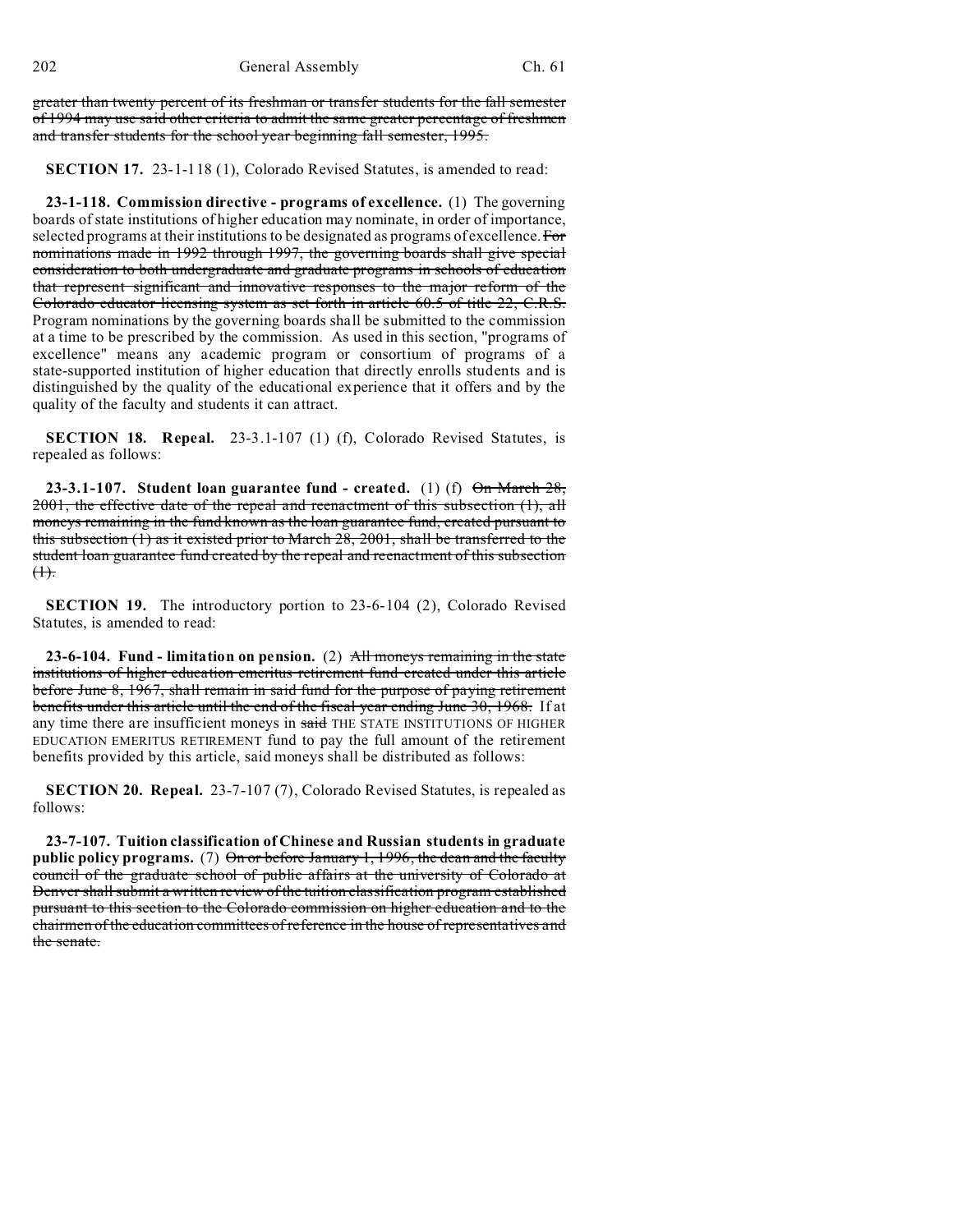**SECTION 21.** 23-9-103 (2), Colorado Revised Statutes, is amended to read:

**23-9-103. Establishment of council - members - term of office - chairman compensation.** (2) Members of the council, except the chairman, who were appointed prior to July 1, 1990, shall hold office until the completion of the terms to which they were appointed; except that the three members appointed by the governor in July of 1987 whose terms are due to expire on June 30, 1991, shall serve until June 30, 1992. On and after July 1, 1990, members appointed to the council, except the chairman, shall hold office for terms of three years, commencing on July 1 of the year of appointment. Members of the council, except the chairman, shall not be eligible to serve for more than two consecutive terms nor be eligible for reappointment to the council during the three-year period following the expiration of the second of two consecutive terms. Members of the council shall hold office until the expiration of the appointed terms or until successors are duly appointed. Any vacancy occurring on the council other than by expiration of term shall be filled by the governor by the appointment of a qualified person for the unexpired term.

**SECTION 22. Repeal.** 25-27-110 (2), Colorado Revised Statutes, is repealed as follows:

**25-27-110.** Advisory committee - sunset review. (2)  $(a)$  The department in consultation with the advisory committee shall develop recommendations and report such recommendations to the health, environment, welfare, and institutions committees of the house of representatives and the senate and the joint budget committee no later than February 15, 2003, on whether or not risk-based inspections provide more efficient expenditures of department resources and at the same time adequately protect the health, safety, and well-being of residents of assisted living residences. Such report shall include an evaluation of at least the following elements:

(I) The determination of other states regarding the effectiveness of risk-based inspections;

(II) Necessary components to be included by the department as standards if a risk-based inspection is adopted, including, but not limited to, changes in management composition of assisted living residences under a risk-based inspection process and how changes in such management should be addressed;

(III) Whether a risk-based inspection process is the most effective method of protecting the health, safety, and well-being of residents of assisted living residences;

(IV) Necessary reporting requirements for a risk-based inspection process;

(V) Any differences in the cost of administering a risk-based inspection program and how any differences in costs would be reflected in fees assessed to licensees; and

(VI) Any other matter the advisory committee determines to be necessary for the evaluation of risk-based inspections.

(b) The department and the advisory committee may consult with any party necessary to evaluate risk-based inspections. In addition to the nine members appointed pursuant to subsection (1) of this section, the executive director may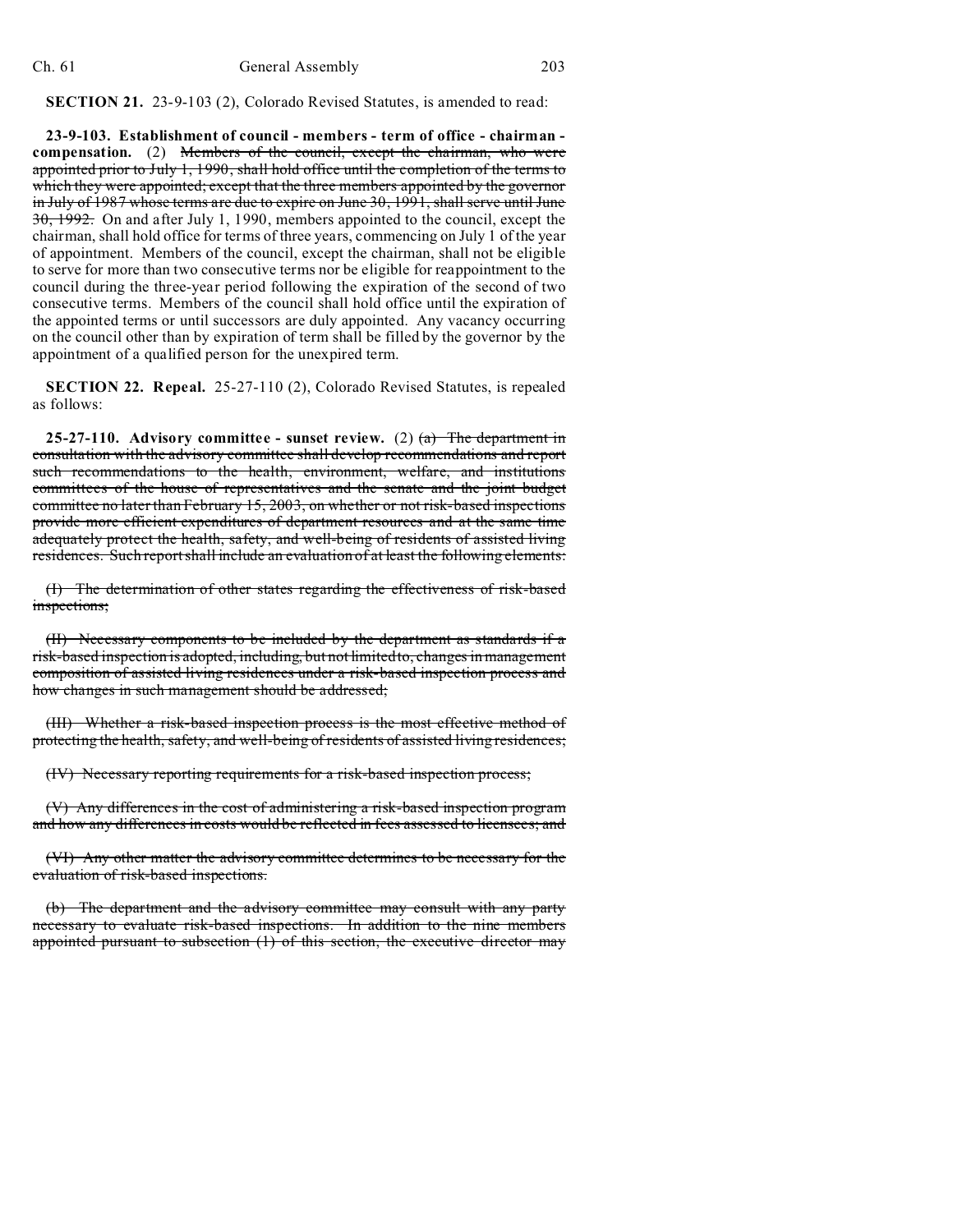appoint members to the advisory committee to evaluate risk-based inspections as determined necessary by the executive director. Any additional member to the advisory committee shall serve on a voluntary basis and without compensation. Any additional member shall serve until May 1, 2003.

**SECTION 23.** 26-2-119.5 (1), Colorado Revised Statutes, is amended to read:

**26-2-119.5. Health and medical care program - aid to the needy disabled.** (1) The department of health care policy and financing, in consultation with the department of human services, shall develop and administer a program to rank health and medical care needs and to provide health and medical care based on such ranking to persons who qualify to receive aid to the needy disabled and who are not receiving medical assistance. Such program, referred to in this section as the "health and medical care program" shall evaluate and rank the health and medical care needs of all persons who qualify for aid to the needy disabled on or after January 1, 2002, and shall be provided to qualifying persons only during the interim period after the person qualifies for the aid to the needy disabled program and until the determination is made as to whether the person qualifies for federal supplemental security income benefits. The department of health care policy and financing shall submit a written plan to the joint budget committee of the general assembly on or before January 1, 2001, on what type of health and medical care services can be provided for such recipients within available appropriations. Such plan shall include recommendations regarding how the program can be limited to available appropriations for the program, such as limitations on eligibility for the program, how utilization of services can be managed, and how services can be provided, such as the use of managed care organizations or purchasing medicaid. The department's plan shall include any recommendations for any legislative changes or budgetary changes that may be needed to implement the health and medical care program.

**SECTION 24. Repeal.** 26-2-714 (6) (b), Colorado Revised Statutes, is repealed as follows:

**26-2-714. County block grants formula - use of moneys.** (6) (b) **Actual spending levels - 1997-98.** (I) For state fiscal year 1997-98, all counties collectively shall be required to meet an actual level of spending on the works program that constitutes eighty percent of what all counties collectively spent on AFDC, JOBS, and the administrative costs related to those programs in state fiscal year 1993-94.

(II) Subject to the provisions of subsection (8) of this section, the state department shall determine a specific spending level for each county for state fiscal year 1997-98 based upon the county's proportionate share of expenditures on AFDC, JOBS, and the administrative costs related to those programs in state fiscal year 1995-96, as compared to the total level of spending on such programs and costs for all counties for state fiscal year 1995-96.

(III) In no event shall a county's specific spending level for state fiscal year 1997-98 exceed the actual total expenditures in such county for the works program for state fiscal year 1997-98.

**SECTION 25. Repeal.** 26-2-720 (2.5), Colorado Revised Statutes, is repealed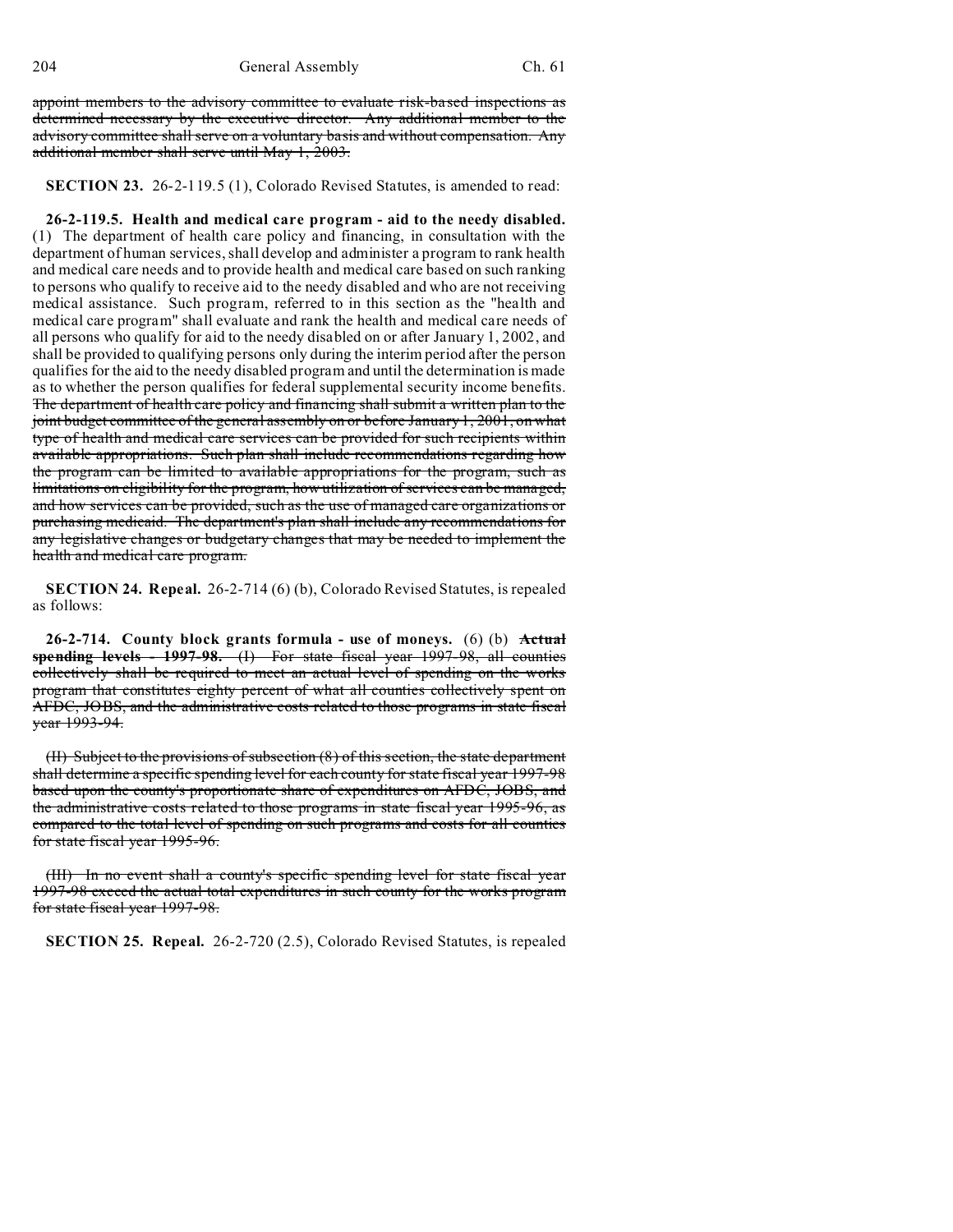as follows:

**26-2-720. Short-term works emergency fund.** (2.5) In addition to the allocations authorized by the state department under subsection  $(2)$  of this section, for fiscal year 1999-2000, the general assembly may appropriate moneys in the short-term works emergency fund for the purpose of making transfers that are allowed under the federal law for transfers to programs funded by Title XX of the social security act or for transfers to the child care development fund.

**SECTION 26. Repeal.** 26-4-703 (3), Colorado Revised Statutes, is repealed as follows:

**26-4-703. Cost-containment and utilization control plan.** (3) On or before December 31, 1993, the state department shall seek any waiver necessary for the implementation of the cost-containment and utilization control measures described in paragraphs (a) to (e) of subsection  $(1)$  of this section.

**SECTION 27. Repeal.** 39-1-105.5 (1) (a), Colorado Revised Statutes, is repealed as follows:

**39-1-105.5. Reappraisal ordered based on valuation for assessment study**  state school finance payments.  $(1)$   $(a)$   $(\overline{1})$  If the study conducted pursuant to section  $39-1-104$  (16) during the property tax year which commences January 1, 1983, shows that an assessor did not comply with the property tax provisions of the Colorado constitution or the statutes or did not determine the actual value or the valuation for assessment of any class or classes of taxable property consistent with such provisions, the state board of equalization shall, prior to the end of 1983, order the assessor to reappraise such class or classes. Such reappraisal shall be conducted during the property tax year which commences January 1, 1984, and shall be the valuation for assessment of such class or classes for such property tax year. Such reappraisal shall be performed at the expense of the county.

(II) If the study conducted pursuant to section 39-1-104 (16) during the property tax year which commences January 1, 1984, shows that the assessor failed to reappraise such class or classes or failed in the reappraisal to meet the objections of the state board of equalization, the state board of equalization shall cause a reappraisal of such class or classes to be performed. Such reappraisal shall be performed during the property tax year which commences January 1, 1985. The general assembly shall make an appropriation to meet the cost of such reappraisal; however, the board of county commissioners of the county shall, upon certification by the state board of equalization of such cost, reimburse the state for such cost if the reappraisal caused to be performed shows that the assessor did not value or assess such class or classes consistent with the provisions of the Colorado constitution or the statutes.

(III) The reappraisal caused to be performed pursuant to subparagraph (II) of this paragraph (a) during the property tax year which commences January 1, 1985, shall be the county's abstract for assessment with regard to such reappraised class or classes for the property tax year which commences January 1, 1985. The state board of equalization shall order the board of county commissioners to levy, and the board of county commissioners shall levy, in 1985 for collection in 1986 an additional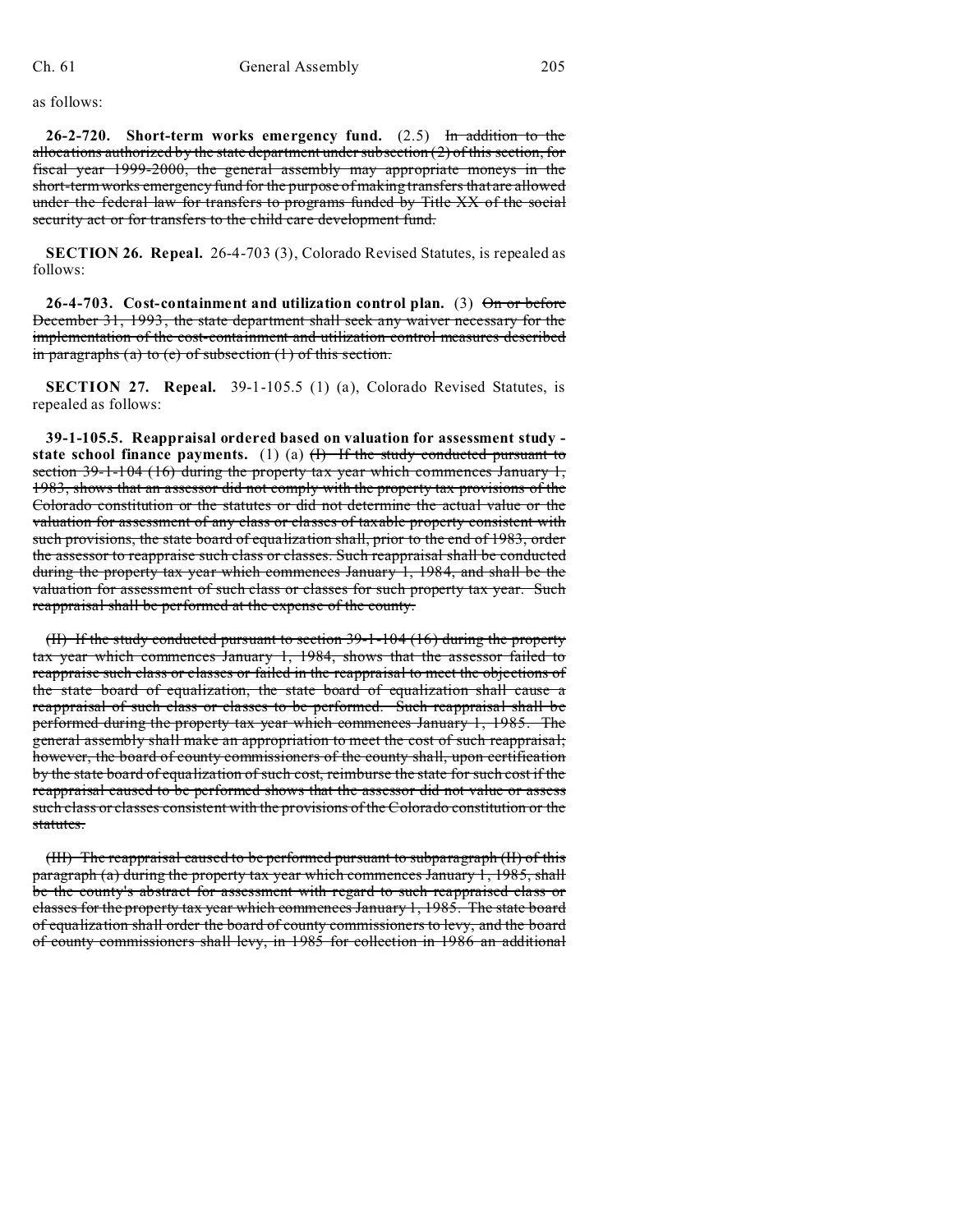property tax on all taxable property in the county. Such additional levy shall be in an amount which is sufficient to reimburse the state for the excess state equalization payments made to school districts within the county during 1985. The board of county commissioners shall reimburse the state for such excess state equalization payments. Such excess shall be that amount of the state equalization payments actually paid by the state to the county during 1985 based on the incorrect 1984 valuation for assessment which amount exceeds the state equalization payments the state would have paid during 1985 had the 1984 valuation for assessment been determined by the assessor consistent with the provisions of the Colorado constitution and the statutes.

**SECTION 28. Repeal.** 39-2-109 (1) (j), Colorado Revised Statutes, is repealed as follows:

**39-2-109. Duties, powers, and authority.** (1) It is the duty of the property tax administrator, and the administrator shall have and exercise authority:

(j) To administer the program set forth in section 39-2-109.5 for the distribution of state moneys to counties for the automation of the assessment duties of assessors;

**SECTION 29. Repeal.** 39-2-109.5, Colorado Revised Statutes, is repealed as follows:

**39-2-109.5. Computers for property assessment - state assistance.** (1) During the fiscal year beginning July 1, 1983, and during the two fiscal years immediately following such fiscal year, the administrator shall establish and administer a program for the distribution during such fiscal years of state moneys made available for the implementation of this section. Such state moneys shall be used by counties for the purpose of automating the assessment duties of assessors, including but not limited to the assessment of mineral interests, through the use of data processing as provided in this section. Such moneys shall be used only for the purpose of meeting the cost of acquiring a data processing system or enhancing an existing data processing system or for one-time nonrecurring costs associated with a data processing system and shall not be used for the purpose of meeting the cost of operating a data processing system. Any state moneys which are undistributed at the end of any fiscal year shall revert to the state general fund.

(2) Any county may apply to the administrator for state moneys under this section. The administrator shall develop application forms which shall require the inclusion of such information as the administrator deems necessary, including but not limited to a detailed explanation of the use of the moneys and the period of time within which the moneys are to be used. The administrator shall review each application and may disapprove applications which in the judgment of the administrator do not promote the objective of this section or are unreasonable. Upon the request of any assessor or board of county commissioners, the administrator shall make recommendations on data processing systems to aid the county in automating the assessment duties of the assessor or in securing state moneys under this section.

(3) No state moneys under this section shall be distributed to any county until and unless the county: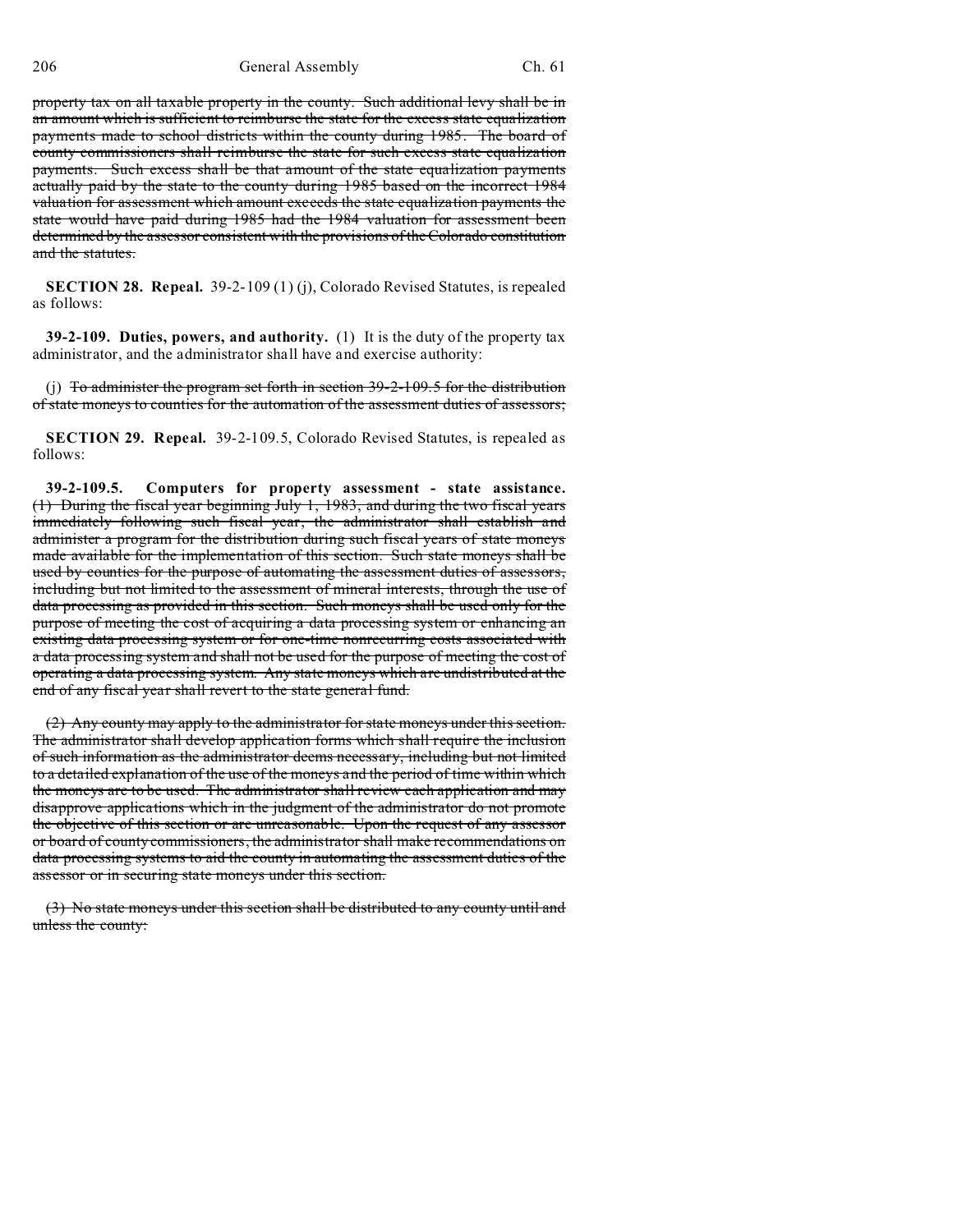(a) Provides an equal amount of county moneys to be used for the same purpose for which state moneys are to be used; and

(b) Agrees to use such state and county moneys consistently with the following priorities, as applicable:

(I) First, the automation of the assessor's administrative function;

(II) Second, the automation of the assessor's appraisal function.

(4) In any fiscal year, no county may receive an amount of state moneys that is more than is actually necessary to pay for one-half of the cost of the county's undertaking, and in no case shall any county receive in any fiscal year more than seven thousand five hundred dollars.

(5) State moneys received under this section may be used only for the purposes specified in the application and must be used within the period of time specified in the approved application. The administrator shall monitor the use of the state moneys. If the administrator finds a county is in violation of this subsection  $(5)$ , the administrator may request the executive director of the department of revenue to withhold, and upon such request the executive director shall withhold, from the county out of any tax revenues to be distributed to the county by the department of revenue an amount which is equal to the amount of the state moneys distributed to the county under this section during the fiscal year.

(6) The revenue-raising limitation imposed by section 29-1-301, C.R.S., shall not apply to revenue raised to provide county funds for use pursuant to this section.

**SECTION 30. Repeal.** 39-10-103 (3), Colorado Revised Statutes, is repealed as follows:

**39-10-103. Tax statement.** (3) The taxpayer statement required by subsection (1) of this section for 1990 taxes payable in 1991 shall include information explaining the change in the payment dates for property taxes which will be effective on and after January 1, 1992.

**SECTION 31. Repeal.** 39-21-108 (1) (b), Colorado Revised Statutes, is repealed as follows:

**39-21-108. Refunds.** (1) (b) This subsection (1) shall apply to all claims for refunds filed after July 1, 1971.

**SECTION 32. Repeal.** 39-22-113, Colorado Revised Statutes, is repealed as follows:

**39-22-113. Tax credit or refund for persons with disabilities who are employed - amount - applicability.** (1) There shall be allowed to resident persons with disabilities, as a credit or refund with respect to the income taxes imposed by this article, the amounts specified in this section, based upon expenses incurred by reason of their employment. In order to qualify for a credit or refund under this section, a person with a disability shall be employed for a period of at least six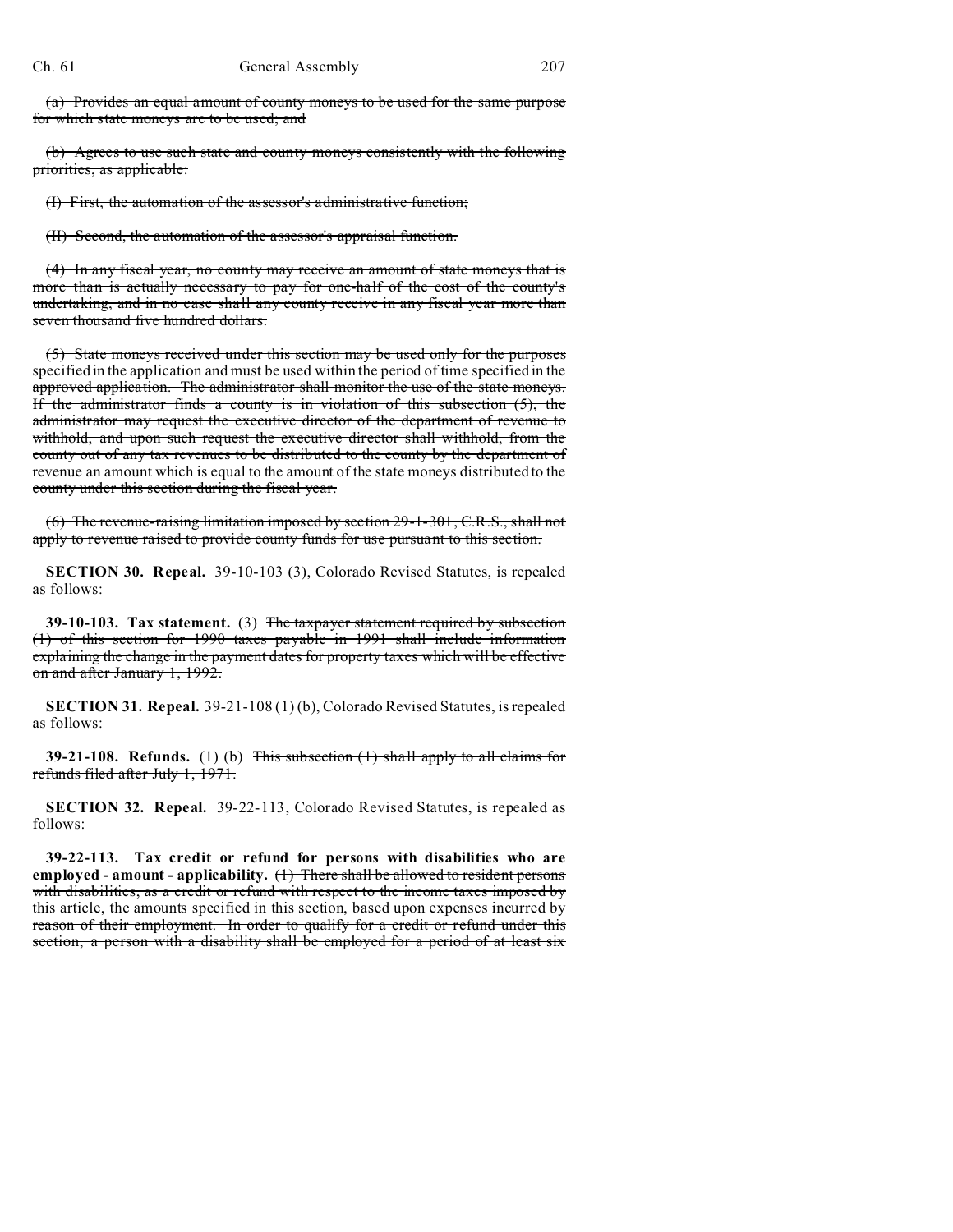months during the income tax year.

(2) For the purposes of this section, "disability" means a physical impairment which substantially limits one or more of a person's major life activities.

(3) The amount of the credit or refund under this section shall be:

(a) The actual cost incurred for a home attendant required to enable the person with a disability to be employed, but not to exceed fifty dollars for each month (or portion of a month constituting at least one-half of the month) during which the person with a disability is employed;

(b) (I) For the income tax year in which the person with a disability purchases durable medical equipment to enable such person to be employed and for each of the three subsequent income tax years, twenty percent of the cost of such equipment.

(II) In no income tax year shall the credit or refund under this paragraph (b) exceed one thousand two hundred dollars. A person shall not be eligible for a credit or refund under this paragraph (b) if the cost of all medical equipment purchased by him to enable him to be employed is, in the aggregate, less than three hundred dollars.

(4) The credit or refund provided by this section shall apply only with respect to expenditures made during the taxable years beginning on or after January 1, 1980, but before January 1, 1987.

(5) The provisions of section 39-22-121, as said section existed prior to January 1, 1987, so far as they are applicable, shall apply to the credit or refund provided by this section.

**SECTION 33. Repeal.** 39-22-114, Colorado Revised Statutes, is repealed as follows:

**39-22-114. Residential energy credit.** (1) There shall be allowed to each resident individual, as a credit against the income taxes imposed by this article, a residential energy credit equal to the total of:

(a) Twenty percent of net expenditures up to two thousand dollars made by the taxpayer for installation of energy-conserving measures in the taxpayer's principal residence, with a maximum credit of four hundred dollars; and

(b) Thirty percent of net expenditures up to ten thousand dollars per residence made by the taxpayer for renewable energy source property installed to benefit the taxpayer's principal residence, with a maximum credit of three thousand dollars.

(2) If the credit allowed under this section exceeds the income taxes otherwise due on the claimant's income, the amount of the credit not used as an offset against income taxes may be carried forward as a tax credit against subsequent years' income tax liability for a period not exceeding five years and shall be applied first to the earliest years possible.

(3) This section applies only to expenditures made on or after January 1, 1980, but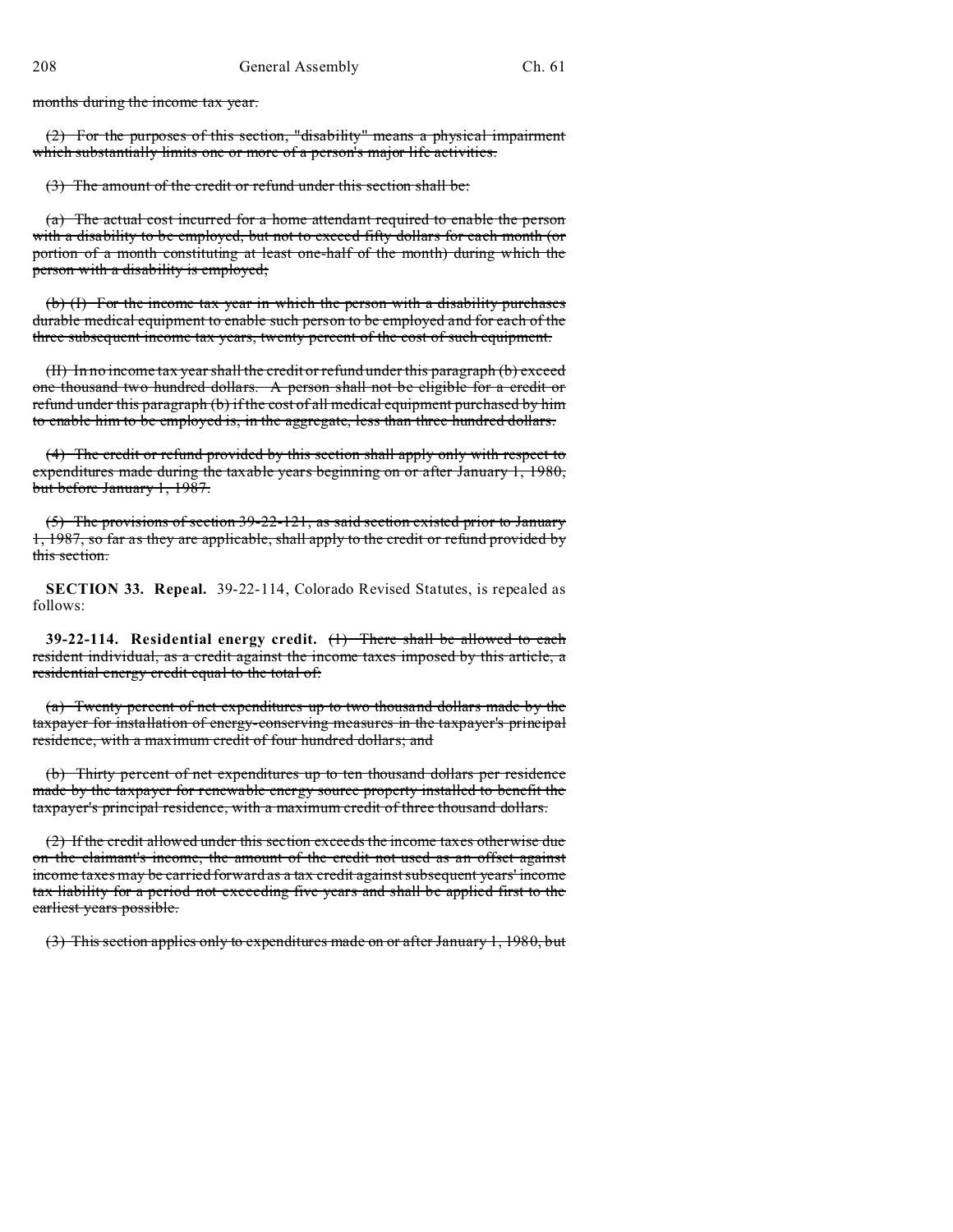before January 1, 1986.

(4) As used in this section:

(a) "Energy-conserving measures" includes insulation and those energy-conserving components specified in section  $44C$  (c)  $(4)$  (A) of the internal revenue code, as said section existed on January 1, 1979, and the regulations pursuant thereto.

(b) "Net expenditures" means the taxpayer's expenditures as determined by reducing his gross expenditures by an amount equal to the value of any special consideration received from the seller or installing contractor of energy-conserving measures or renewable energy source property. Such special consideration includes, but is not limited to, any gifts, rebates, refunds, reimbursements, payment of indebtedness, or payment for buyer's services.

(c) "Principal residence" means the dwelling in which the taxpayer principally resides and includes a rental unit, an owner-occupied home, a condominium unit, and an interest in a cooperative housing corporation.

(d) "Renewable energy source property" means property as defined in section 44C (c) (5) (A) of the internal revenue code, as said section existed on January 1, 1979. For the purposes of this section, such term includes passive solar energy systems. "Passive solar energy systems" includes passive structural features which are designed to provide a calculated net energy gain to the structure from renewable energy sources but does not include those parts of the structural system that would be required regardless of the energy source being utilized.

 $(5)$  (a) In lieu of taking the credit allowed in subsections (1) to (4) of this section, each resident individual may allocate to a commercial lending institution, as defined in section 39-22-513 (4), all or any part of the credit to which he is entitled. Such allocation of credit shall be in accordance with section 39-22-513.

(b) Any individual who allocates such a credit shall be entitled to claim only that portion of the credit not allocated.

(c) Any person who violates the provisions of this subsection (5) commits a class 5 felony and shall be punished as provided in section 18-1.3-401, C.R.S.

(6) With the income tax return upon which credit is claimed for renewable energy source property, the taxpayer shall submit a form, approved by the executive director, for certification of his qualification for the credit.

**SECTION 34. Repeal.** 39-22-115, Colorado Revised Statutes, is repealed as follows:

**39-22-115. Credit for crops or livestock contributed to charitable organizations - definitions.** (1) As used in this section:

(a) "Charitable organization" means a charitable organization exempt from federal income taxation under the provisions of the internal revenue code.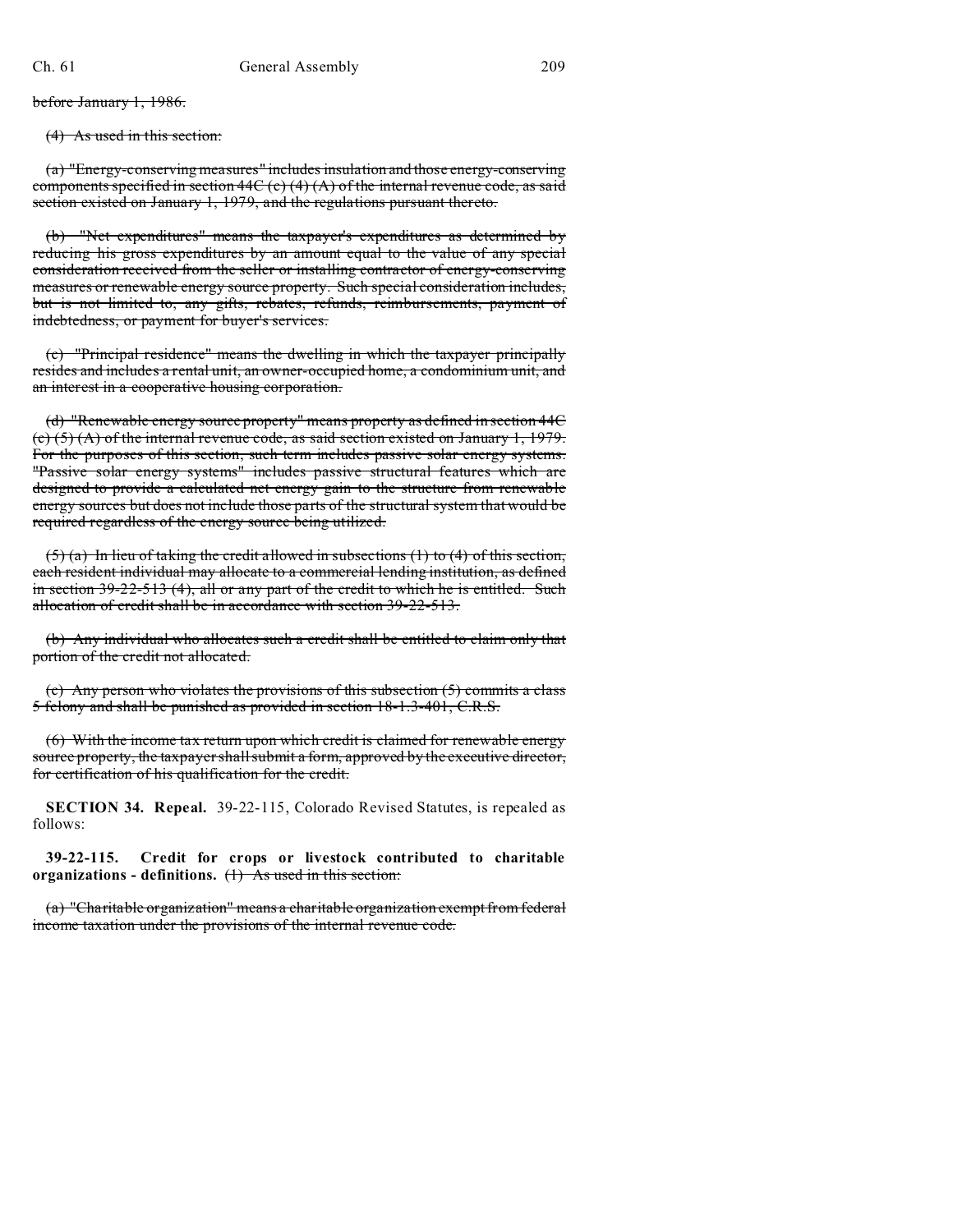(b) "Crop" means an agricultural crop, including but not limited to grains, fruits, and vegetables, which is usable as food for human beings.

(c) "Crop contribution" means a contribution of a crop or portion of a crop to a charitable organization by a taxpayer engaged in the trade or business of farming or processing of a crop.

(d) "Livestock" means cattle, swine, poultry, or other animals raised for profit and usable as food for human beings.

(e) "Livestock contribution" means a contribution of livestock to a charitable organization by a taxpayer engaged in the trade or business of raising or processing of livestock.

(f) "Most recent sale price" means an amount equal to the price which the taxpayer would have received for the crop or livestock contributed, determined as if the crop or livestock had been sold on the date of the most recent sale of such a crop or livestock and at the same price per unit as the crop or livestock which was sold on that date.

(g) "Taxpayer" means:

(I) A resident individual; or

(II) A domestic or foreign corporation subject to the provisions of part 3 of this article.

(h) "Wholesale market price" means the average wholesale market price for the crop or livestock contributed in the nearest regional market during the month in which the contribution is made, determined without consideration of grade or quality of the crop or livestock and as if the quantity of the crop or livestock contributed were marketable.

(2) There shall be allowed to taxpayers, as a credit with respect to the income taxes imposed by this article, an amount equal to twenty-five percent of the wholesale market price or twenty-five percent of the most recent sale price of crop contributions or livestock contributions, or both, made to a tax-exempt charitable organization during a taxable year beginning on or after January 1, 1982, but before January 1, 1987.

(3) Unused portions of such credit may be carried forward to subsequent tax years as credit against income taxes due for those years. However, such credit must be used within five years of the end of the tax year in which the contribution was made.

(4) The credit under this section is available only if the following conditions are met:

(a) The crop is harvested or the livestock is slaughtered by or on behalf of the donee charitable organization;

(b) The use of the crop or livestock by the donee charitable organization is related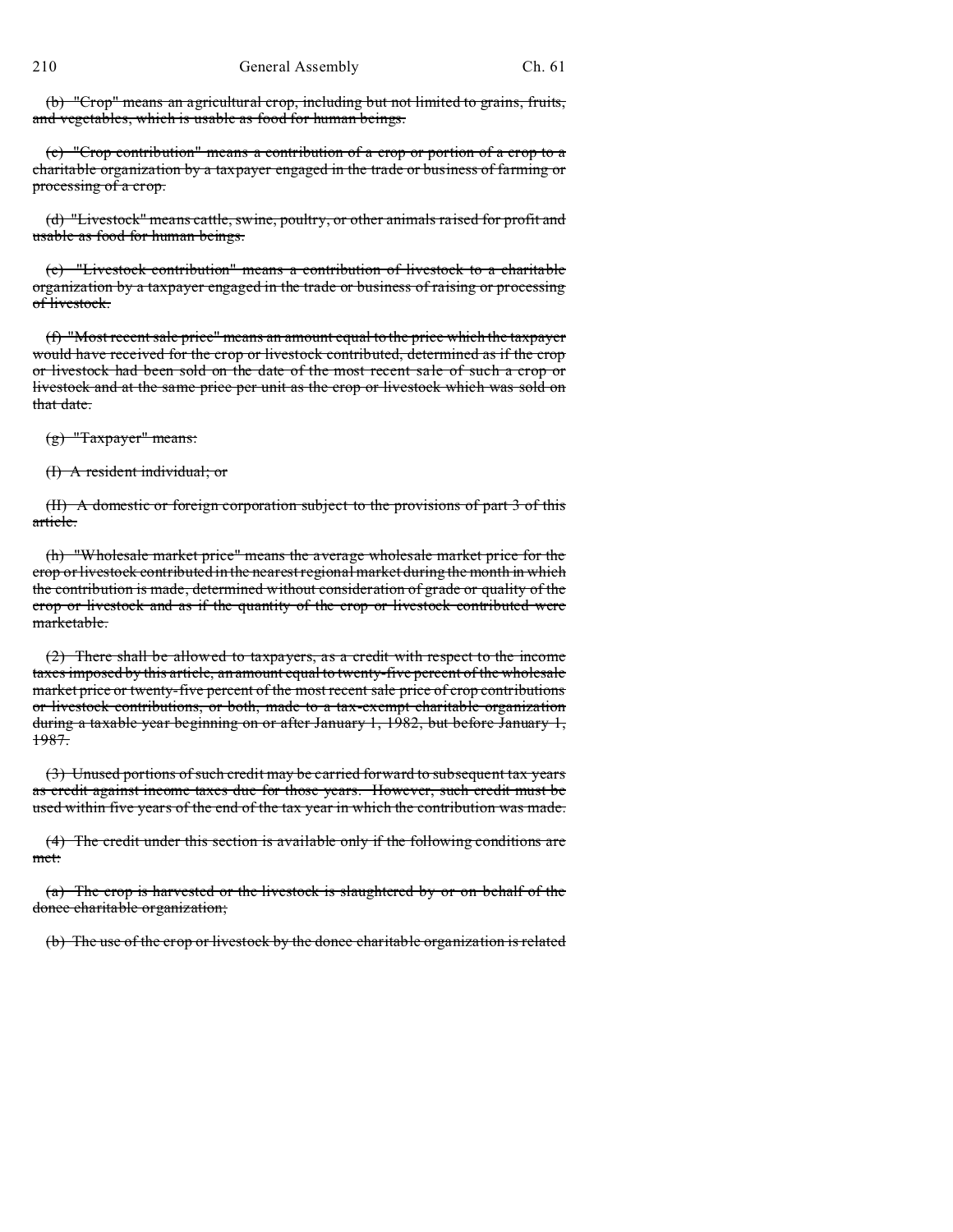to the purpose or function constituting the basis for the organization's tax-exempt status;

(c) The crop or livestock is not transferred by the donee charitable organization in exchange for money, other property, or services. This condition shall not apply in those cases where the donee charitable organization functions as a clearinghouse for distribution, without expectation of remuneration, of such crops or livestock, or both, to other charitable organizations. These secondary donees shall be subject to the provisions of this section in the same measure as if the contribution were received by that tax-exempt charitable organization directly from the original donor.

(d) The taxpayer and any subsequent donors shall receive from the donee charitable organization a written statement declaring that its use and disposition of the crop or livestock will be in accordance with this section;

(e) No taxpayer who donates items of food to a tax-exempt charitable organization for use or distribution in providing assistance shall be liable for damages in any civil action or subject to prosecution in any criminal proceeding resulting from the nature, age, condition, or packaging of such crop contributions or livestock contributions, or both. However, the exemption shall not apply to the willful, wanton, or reckless acts of donors which result in injury to the recipients of such contributed foods.

(5) This section shall apply to income tax years beginning on or after January 1, 1982.

**SECTION 35. Repeal.** 39-22-309, Colorado Revised Statutes, is repealed as follows:

**39-22-309. Tax credit for investment in technologies for recycling plastics.** (1) There shall be allowed to each domestic C corporation and foreign C corporation, as a credit against the income taxes imposed by this part 3, a plastic recycling credit equal to twenty percent of net expenditures to third parties for rent, wages, supplies, consumable tools, equipment, test inventory, and utilities up to ten thousand dollars made by the taxpayer for new plastic recycling technology in Colorado, with a maximum credit of two thousand dollars. The tax credit allowed in this section shall be applicable only to income related to the expenditures described in this subsection  $<sup>4</sup>$ .</sup>

(2) If the credit allowed under this section exceeds the income taxes otherwise due on the claimant's income, the amount of the credit not used as an offset against income taxes may be carried forward as a tax credit against subsequent years' income tax liability for a period not exceeding five years and shall be applied first to the earliest years possible.

(3) Any form filed with the department of revenue for the purpose of claiming the credit allowed by this section shall be accompanied by copies of any receipts, bills, or other documentation of the qualified expenditures claimed for the purpose of receiving such credit.

**SECTION 36.** 39-22-507.5 (3) (a) and (9) (a), Colorado Revised Statutes, are amended to read: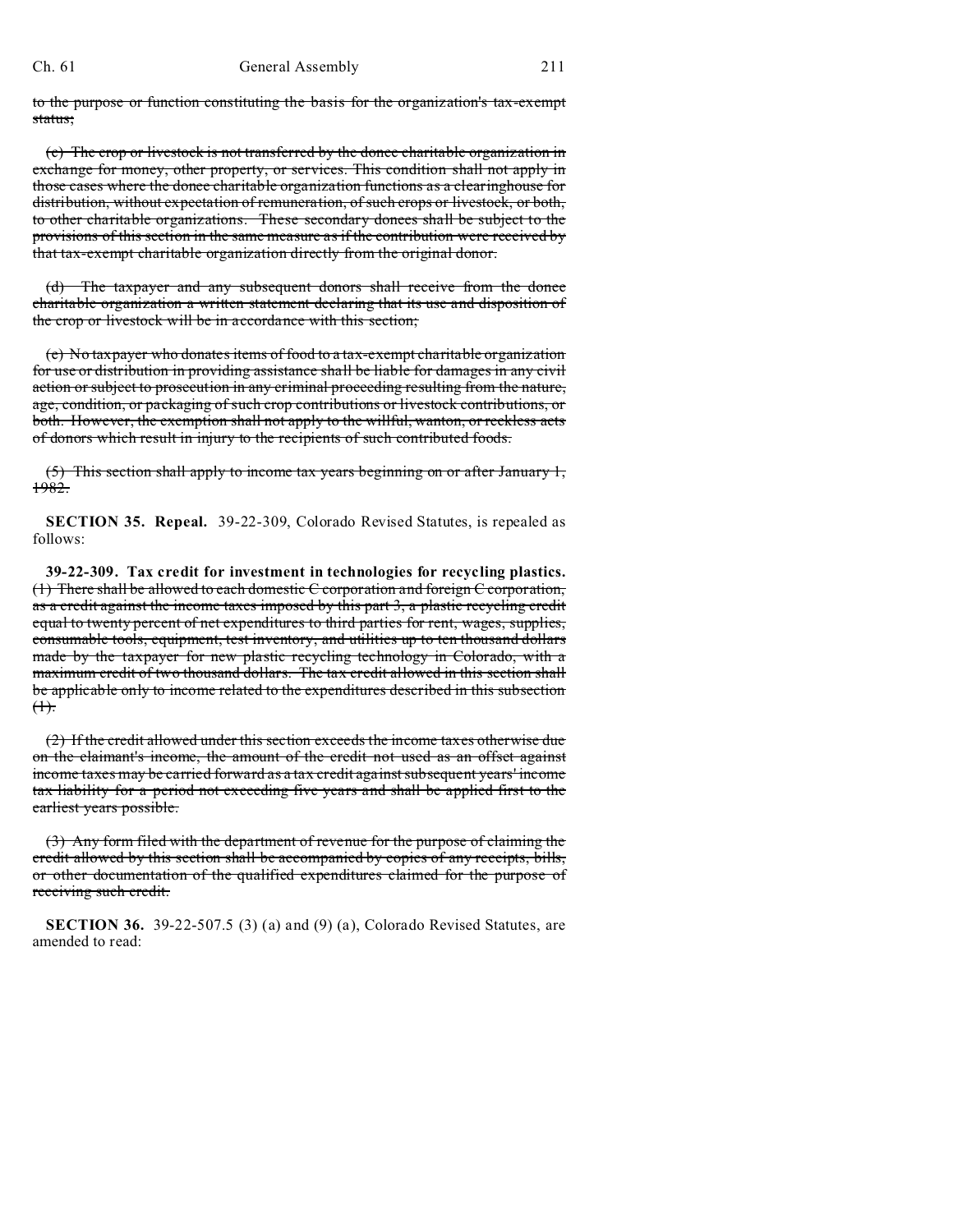212 General Assembly Ch. 61

**39-22-507.5. Credits against tax - investment in certain property.** (3) The credit allowed by this section for any income tax year shall not exceed:

(a) The taxpayer's actual tax liability for the income tax year after reduction for the credits CREDIT allowed by sections 39-22-508 and 39-22-508.3 SECTION 39-22-508.3 to the extent such liability does not exceed five thousand dollars; plus

(9) (a) For any income tax year beginning on or after January 1, 1979, if any taxpayer is required to redetermine the credit allowed by section 38 of the internal revenue code due to the provisions of section 47 of the internal revenue code, such taxpayer must redetermine the credit allowed by subsection (1) of this section for the same income tax year. If such redetermination results in a reduction of the credit allowed by this section for such income tax year or for any income tax year to which such credit was carried back or carried forward, such reduction shall constitute an increase in the tax imposed by this article for the income tax year during which the disposition or reclassification of the nature of the property occurs, and the amount of any unused investment tax credit carryback or carryover must be redetermined as appropriate. Such increase in tax shall not be included as tax liability for the purposes of subsection (3) of this section or for determining the credits allowed by section  $39-22-508$  or  $39-22-508.3$ .

**SECTION 37. Repeal.** 39-22-508, Colorado Revised Statutes, is repealed as follows:

**39-22-508. Credit for property taxes attributable to pollution control property.** (1) There shall be allowed to all taxpayers as a credit against the income taxes imposed by this article a tax credit equal to thirty percent of: The amount of general property taxes; that portion of lease payments providing revenue for payments in lieu of taxes; or payments in lieu of taxes paid in Colorado for the taxable year on pollution control property, as defined in section 39-1-102 (12.1), certified as such under the provisions of section 39-4-110 or 39-5-131; except that no credit shall be allowed for general property taxes assessed on pollution control property which is used in or on any residential structure or building.

(2) Said credit against income taxes may be based, at the option of the taxpayer, on general property taxes assessed during the taxable year or paid during the taxable year, and the same option shall be allowed in the cases of payments in lieu of taxes and lease payments providing revenue for payments in lieu of taxes. If the credit claimed under this section is based on an estimate of property taxes assessed for a taxable year and the property taxes actually paid differ from said estimate or are not paid, the taxpayer shall file an amended income tax return for the appropriate taxable year reflecting said difference or nonpayment; the requirement of filing an amended return shall also apply in the cases of payments in lieu of taxes and lease payments providing revenue for payments in lieu of taxes.

(3) If the tax credit provided by this section exceeds the amount of income tax due for the taxable year, the excess amount may be carried over and applied against the income tax due in each of the five succeeding years, but such carry-over credit shall be applied against the tax due for the earliest of the taxable years to which such credit may be carried. The portion of such credit which may be applied to each succeeding year to which such credit is applicable shall be the excess, if any, of the amount of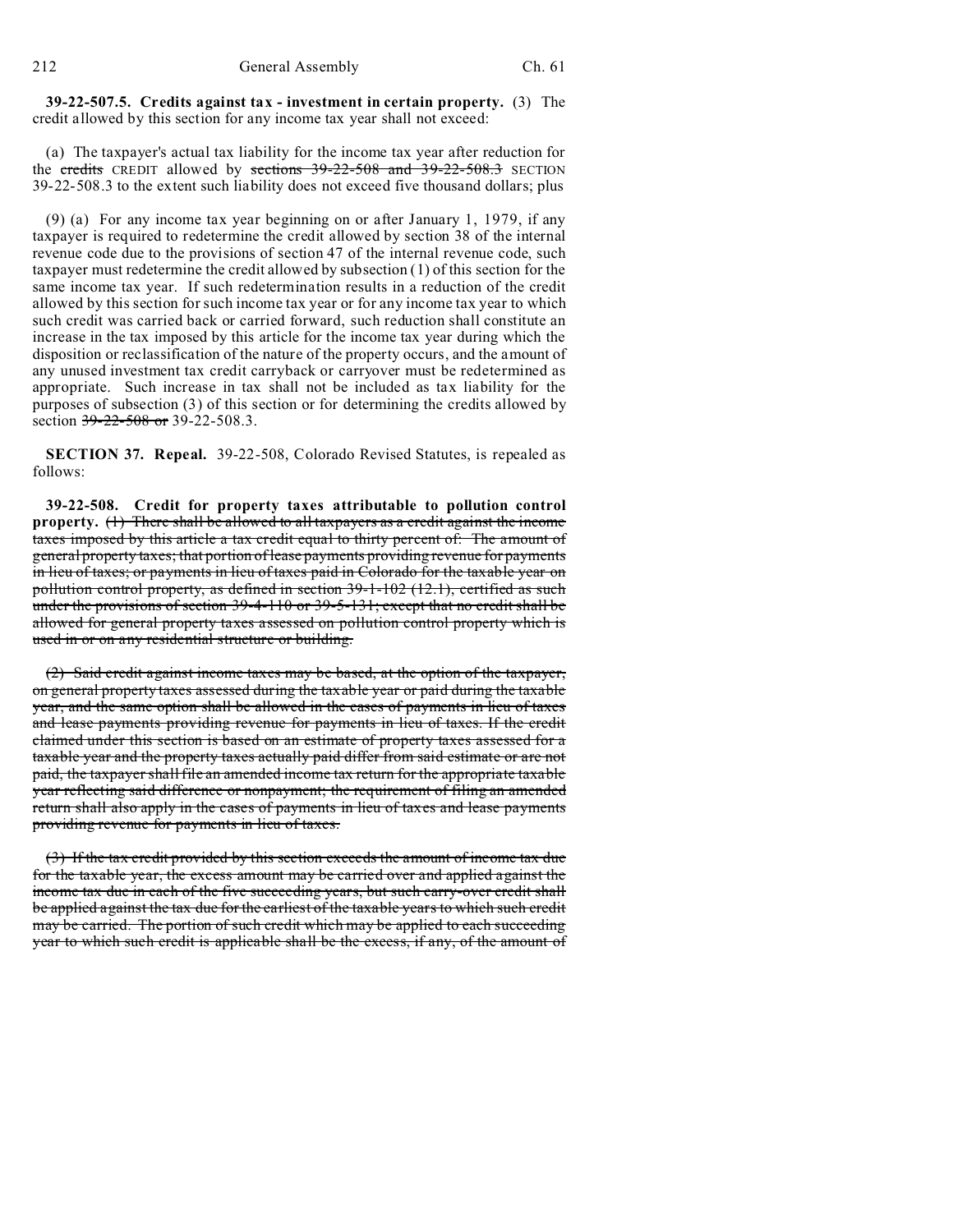### Ch. 61 General Assembly 213

such credit over the income tax due for each of the prior taxable years from which such credit may be carried. Any tax credit claimed under this section shall be deducted from those property taxes allowed as a deduction in determining taxable income.

(4) Repealed.

(5) This section shall apply to income tax years commencing on or after January 1, 1979, but before January 1, 1983.

**SECTION 38. Repeal.** 39-22-512, Colorado Revised Statutes, is repealed as follows:

**39-22-512. Commercial, industrial, and agricultural energy credit.** (1) There shall be allowed to any person as a credit against the income taxes imposed by this article an amount equal to the total of:

(a) Ten percent of expenditures for energy property which is located in Colorado; and

(b) Thirty percent of expenditures for solar or wind energy property which is located in Colorado.

(2) This section applies only to expenditures made by the taxpayer during the taxable years 1981 through 1986.

(3) The maximum expenditure for which a credit shall be allowed shall be one million two hundred fifty thousand dollars for the taxable year 1981, one million seven hundred fifty thousand dollars for the taxable year 1982, and two million two hundred fifty thousand dollars for each of the taxable years 1983, 1984, 1985, and 1986.

(4) If the credit allowed under this section exceeds the income taxes due on the claimant's income, the amount of credit not used as an offset against income taxes may be carried forward as a tax credit against subsequent years' income tax liability for a period not to exceed five years. The credit shall be applied first to the earliest years possible.

(5) As used in this section:

(a) "Energy property" means property which is:

(I) Alternative energy property, as defined in section 48 (l) (3) of the internal revenue code, as said section existed on January 1, 1979, excluding pollution control equipment (sub-subparagraph (vi) of subparagraph  $(A)$  of paragraph  $(3)$  of subsection (l) of said section 48), and for the purposes of this section includes equipment used to produce gasohol for farm use;

(II) Specially defined energy property, as defined in section 48 (l) (5) of the internal revenue code, as said section existed on January 1, 1979;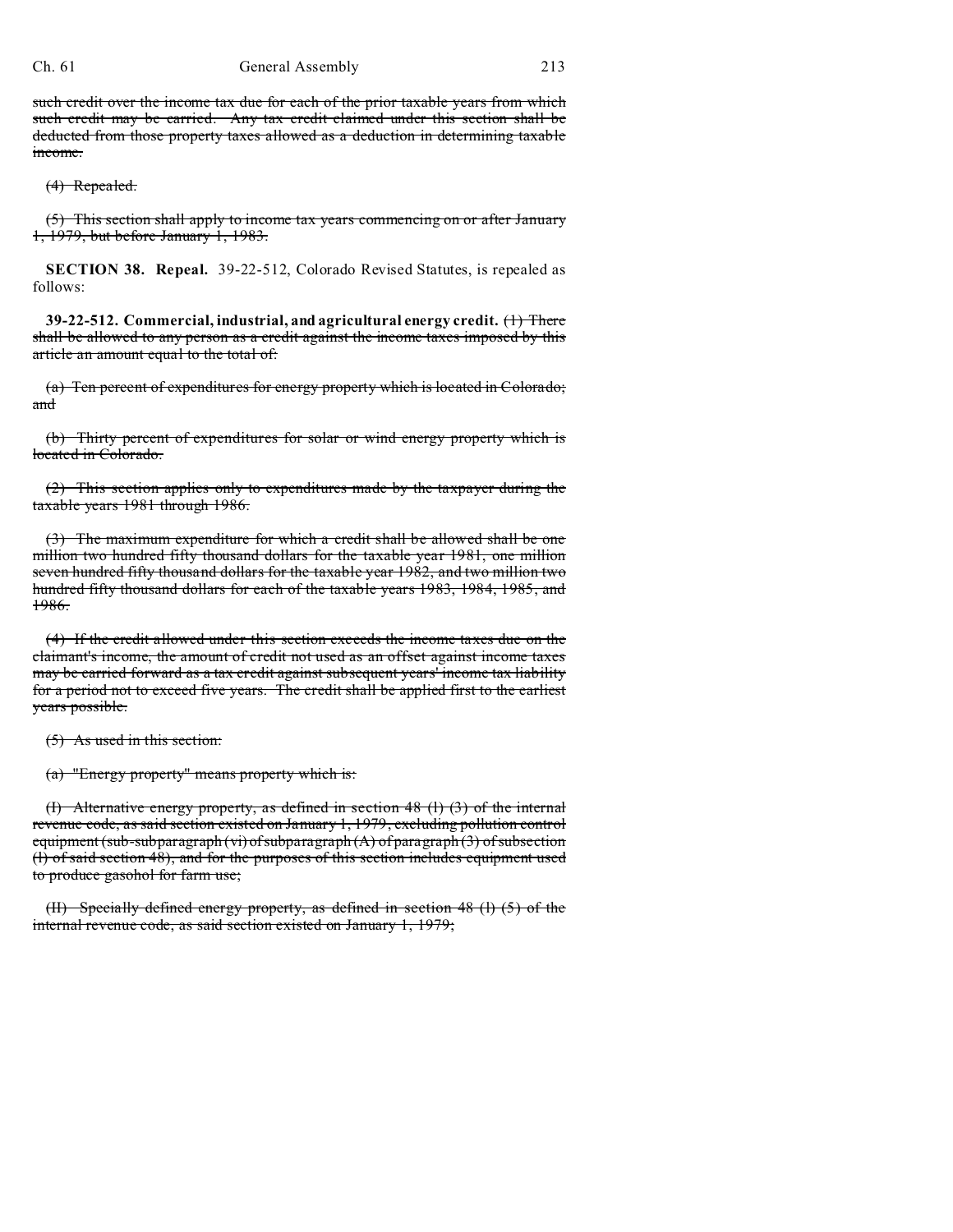(III) Recycling equipment, as defined in section 48 (l) (6) of the internal revenue code, as said section existed on January 1, 1979.

(b) "Solar or wind energy property" means such property as defined in section 48 (l) (4) of the internal revenue code, as said section existed on January 1, 1979.

(6) Repealed.

**SECTION 39. Repeal.** 39-22-513, Colorado Revised Statutes, is repealed as follows:

**39-22-513. Credit to lending institutions for making residential energy-related loans.** (1) There shall be allowed to each commercial lending institution as a credit against the income taxes imposed by part 3 of this article an amount as determined under subsection (2) of this section for the making of loans for the purchase of energy-conserving measures and renewable energy source property. The allowable credit under this section may be claimed only for that portion of the loan repayment received and only for the year of receipt of such loan repayment and may be claimed only if the person receiving the loan was entitled to a residential energy credit pursuant to section 39-22-127, as said section existed prior to January 1, 1987, and if said person allocates all or any part of such residential energy credit to the commercial lending institution.

(2) The credit provided in subsection (1) of this section shall be an amount equal to the difference between the average annual prime interest rate for commercial lending institutions in this state for the year in which the loan is made, as determined by the banking board, and ten percent, multiplied by the amount of principal loan repayment received during the year; except that the maximum allowable differential between such interest rates shall be five percent.

(3) For a loan to qualify under this section, the following criteria must be met:

(a) The loan shall be for the purchase of energy-conserving measures or renewable energy source property, as defined in subsection (4) of this section;

(b) The interest rate on such loan or portion of the principal amount of such loan attributable to energy-conserving measures or renewable energy source property shall not exceed ten percent per annum;

(c) (I) The loan shall be made to a resident individual for the benefit of his principal residence in this state, as defined in section 39-22-127 (4) (b), as said paragraph (b) existed prior to January 1, 1987; or

(II) The loan shall be made to an owner of a multiple-family residence building in this state for the benefit of such building, such multiple-family residence to include rental units rented by the week or longer, condominiums, and cooperative housing units;

(d) The maximum amount of loan principal attributable to energy-conserving measures or renewable energy source property for each loan shall not exceed the amount of credit allocated to the commercial lending institution by the person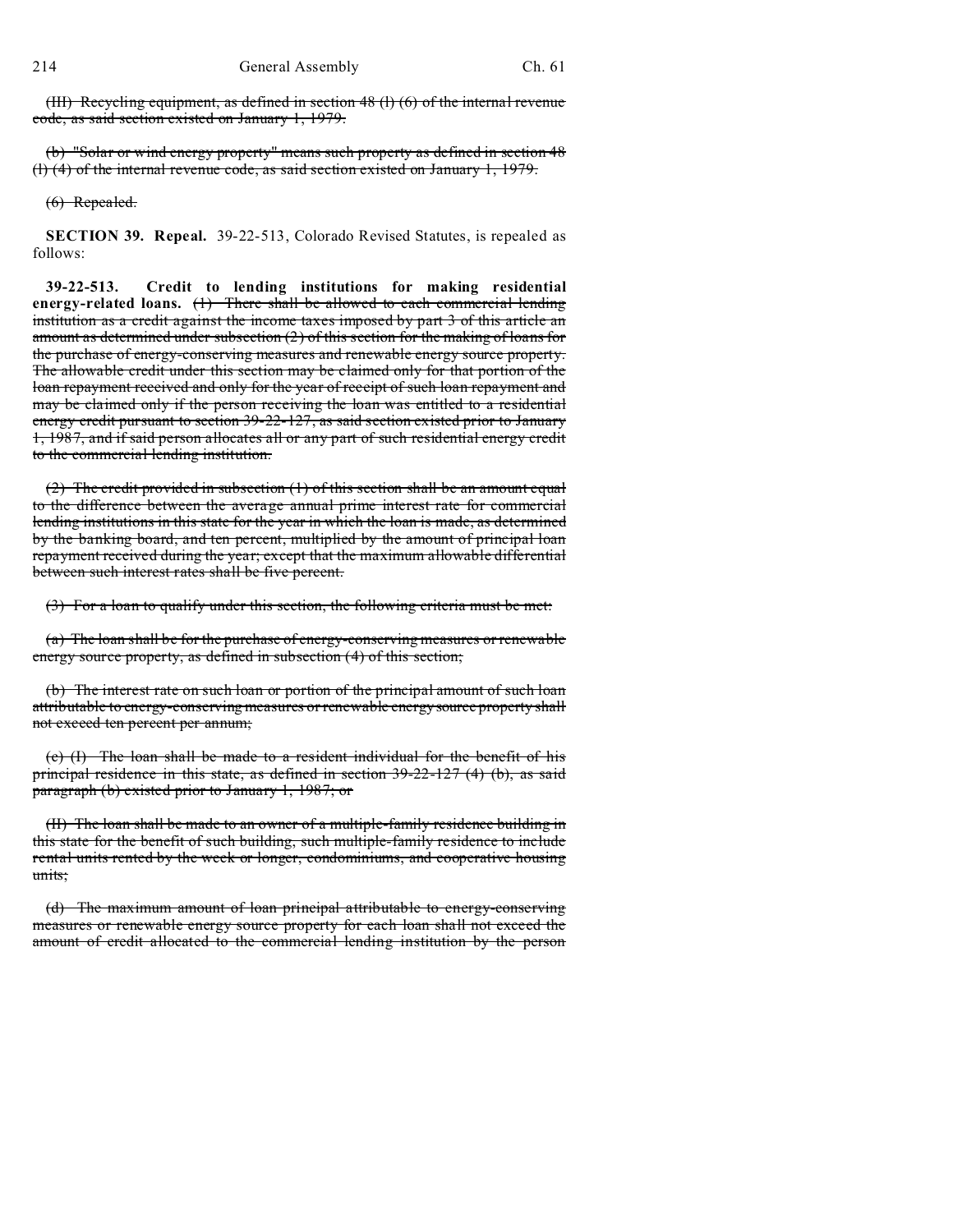receiving the loan; and

(e) The loan application shall contain:

(I) A place for the applicant to indicate how much of his residential energy credit will be allocated to the commercial lending institution;

(II) A sworn statement that the applicant is eligible for such a credit; and

(III) A clearly printed warning that an applicant who falsely allocates a credit or who makes a false claim regarding such a credit shall be subject to criminal prosecution in accordance with section 39-21-118 or section 39-22-127 (5), as said subsection (5) existed prior to January 1, 1987.

(4) For the purposes of this section:

(a) "Commercial lending institution" means any bank, industrial bank, mortgage banking company, trust company, savings bank, savings and loan association, credit union, national banking association, federal savings and loan association, or federal credit union maintaining an office in this state.

(b) "Energy-conserving measures" shall include those specified in section  $39-22-127$  (4) (a), as said paragraph (a) existed prior to January 1, 1987.

(c) "Renewable energy source property" shall have the meaning specified in section  $39-22-127$  (4) (c), as said paragraph (c) existed prior to January 1, 1987.

(5) Any credit claimed under the provisions of this section, up to the amount of credit claimed, shall be in lieu of any other credit or deduction available to a commercial lending institution for loss resulting from the making of a loan qualifying under the provisions of this section.

**SECTION 40. Repeal.** 39-22-515, Colorado Revised Statutes, is repealed as follows:

**39-22-515. Tax credit for qualified equipment utilizing postconsumer waste.** (1) For income tax years commencing on and after January 1, 1991, but prior to January 1, 1996, there shall be allowed a credit against the tax imposed pursuant to part 3 of this article for each taxpayer who purchases qualified equipment on and after January 1, 1991, but prior to January 1, 1996; except that said credit shall be allowed only if the total capacity of qualified equipment owned by the taxpayer on the last day of the income tax year in which said credit is claimed exceeds the total capacity of qualified equipment owned by the taxpayer on the last day of the base year.

(2) The credit provided for pursuant to the provisions of subsection (1) of this section shall be an amount equal to twenty percent of the costs incurred by the taxpayer for purchases of qualified equipment and shall be claimed in the income tax year in which at least ninety percent of the total production capacity of such qualified equipment is used by the taxpayer to manufacture products; except that the credit shall not be claimed in any income tax year commencing on and after January 1,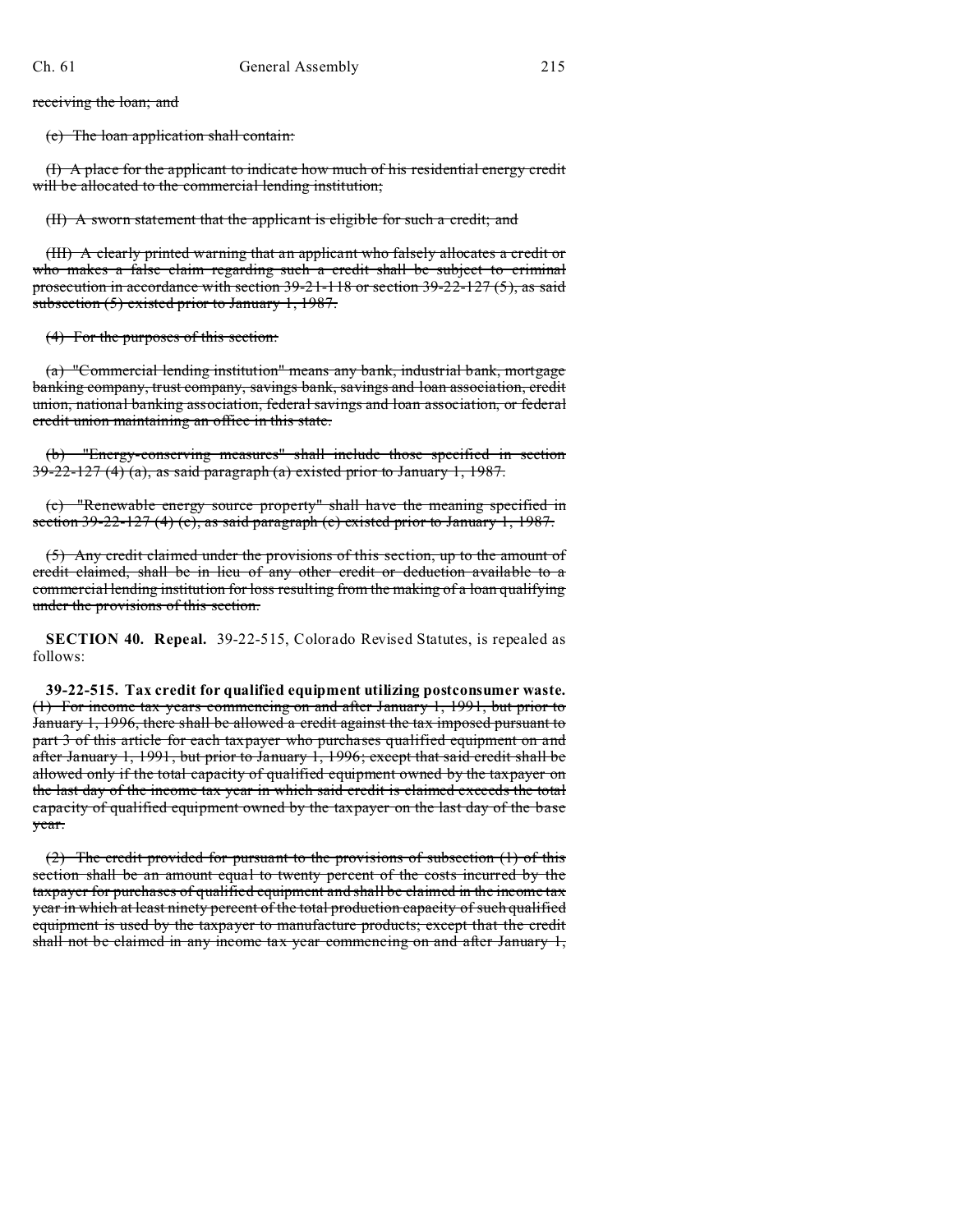#### 1996.

(3) (a) If the amount of the credit provided for pursuant to the provisions of subsection (2) of this section exceeds the amount of income taxes otherwise due on the income of the taxpayer in the income tax year for which the credit is being claimed, the amount of the credit not used as an offset against income taxes in said income tax year may be carried forward as a credit against subsequent years' income tax liability for a period not exceeding seven years and shall be applied first to the earliest income tax years possible. Any amount of the credit which is not used after said period shall not be refundable to the taxpayer.

(b) Any taxpayer who has refunded an amount pursuant to the provisions of subsection (4) of this section shall no longer be eligible to carry forward any amount of the credit which had not been used as of the date such refund is made.

(4) Notwithstanding any other law to the contrary, if qualified equipment which is purchased by any taxpayer who subsequently claimed the credit pursuant to the provisions of this section is disposed of or otherwise ceases to be qualified equipment which at least ninety percent of the total production capacity thereof is used by the taxpayer to manufacture products within three years of the income tax year for which the credit is allowed, the taxpayer shall refund the amount of the credit which is used to offset income taxes which exceeds the following amounts:

(a) Within the first year, an amount equal to zero percent of the amount of the credit allowed;

(b) Within the second year, an amount equal to thirty-three percent of the amount of the credit allowed;

(c) Within the third year, an amount equal to sixty-seven percent of the amount of the credit allowed.

(5) Repealed.

(6) As used in this section, unless the context otherwise requires:

(a) "Base year" means the income tax year immediately preceding the income tax year for which the credit allowed pursuant to the provisions of this section is claimed.

(b) "Capacity" means the volume of postconsumer waste which qualified equipment is capable of processing or handling.

(c) "Collection" means:

(I) The acquisition of materials from businesses or the general public through purchase or donation, including the organization of systems for such acquisition;

(II) The preparation of materials for over-the-road transportation through cleaning, densification by shredding, baling, or any other method, or coalescence, including the organization of systems for such preparation; or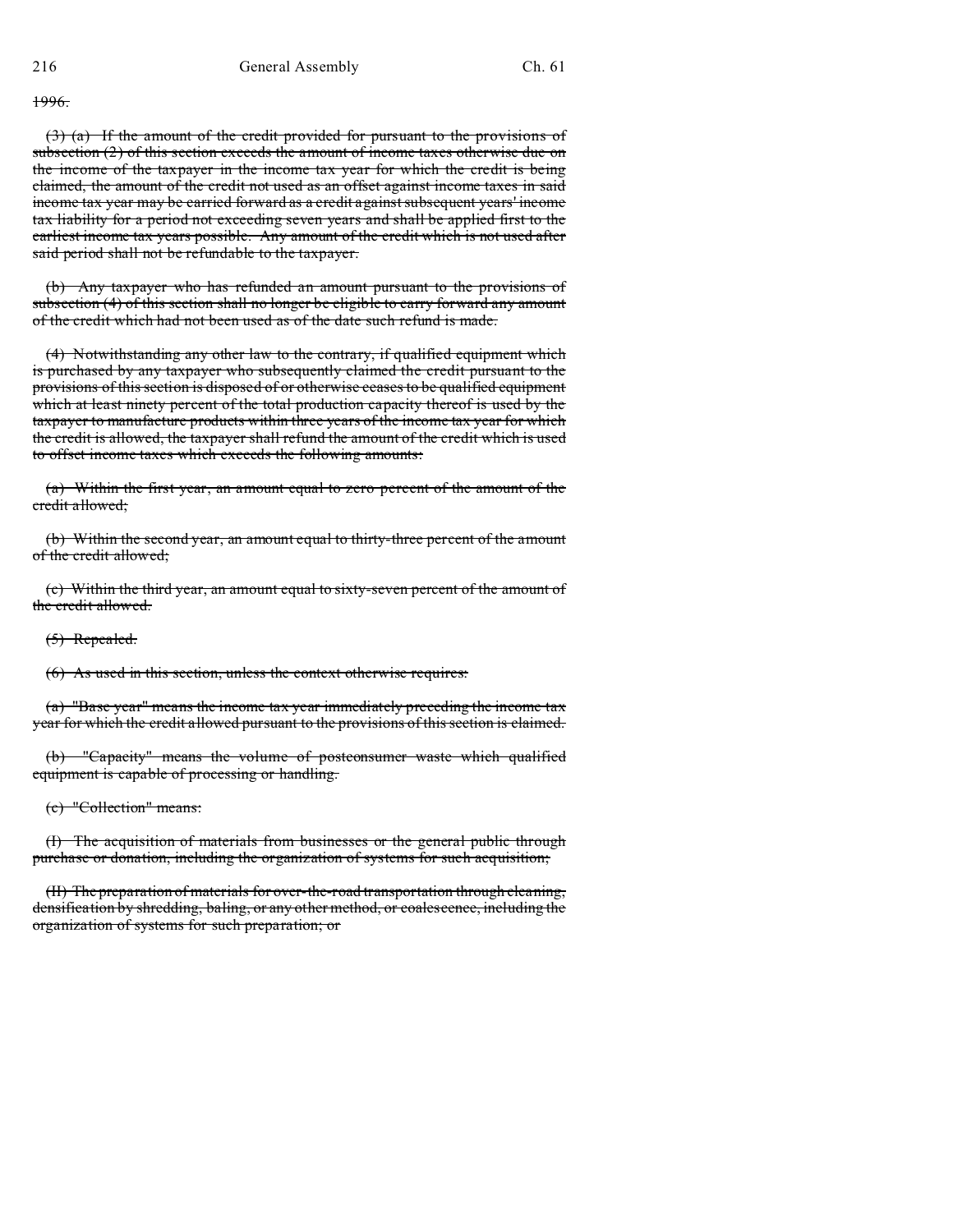(III) The transportation of postconsumer waste between separate geographical locations.

(d) "Cost" means the amount of the purchase price or the amount of the annual lease payment.

(e) "Energy conversion" means the use of postconsumer waste for the transformation of materials into heat to be converted into steam, electrical power, or other forms of energy which results in a corresponding decrease in the use of coal, natural gas, or other naturally occurring fuel for such purposes. "Energy conversion" includes, but is not limited to, methods by which gases generated by the decomposition of organic waste are captured in order to be sold in lieu of other energy-producing gas. "Energy conversion" does not include any incineration of solid waste for the primary purpose of reducing the quantity of such solid waste.

(f) "Postconsumer waste" means only those products and materials generated by businesses or consumers which have served their intended end use or usefulness and either have been or would normally be disposed of as solid waste except for the fact that they are separated from solid waste for purposes of collection, recycling, or reuse. "Postconsumer waste" shall not include radioactive waste, as defined in section  $25-11-201$  (3), C.R.S., or hazardous waste, as defined in section  $25-15-101$  $(6), C.R.S.$ 

(g) "Product" means any material resulting from a manufacturing process and offered for sale to the private or public sector which is composed of at least twenty-five percent postconsumer waste, including energy conversion occurring in such manufacturing process, and which is used exclusively for any purpose other than as virgin material in a separate manufacturing process. "Product" does not include any shredded material unless such shredded material is incorporated directly into the manufacturing process, is to be used for energy conversion, or is to be used as compost.

(h) "Purchase" means:

(I) Any transaction under which title to qualified equipment is transferred for consideration; or

(II) Any lease contract for qualified equipment for a period of at least three years regardless of whether title to qualified equipment is transferred at the end of such period.

(i) (I) "Qualified equipment" means machinery or equipment located within Colorado which has at least an estimated three-year useful life and which at least ninety percent of the total production capacity thereof is used by the taxpayer to manufacture products within three years of the date of purchase.

(II) "Qualified equipment" shall not include any machinery or equipment which is used for the collection of postconsumer waste.

**SECTION 41. Repeal.** 39-22-903 (2) and (3), Colorado Revised Statutes, are repealed as follows: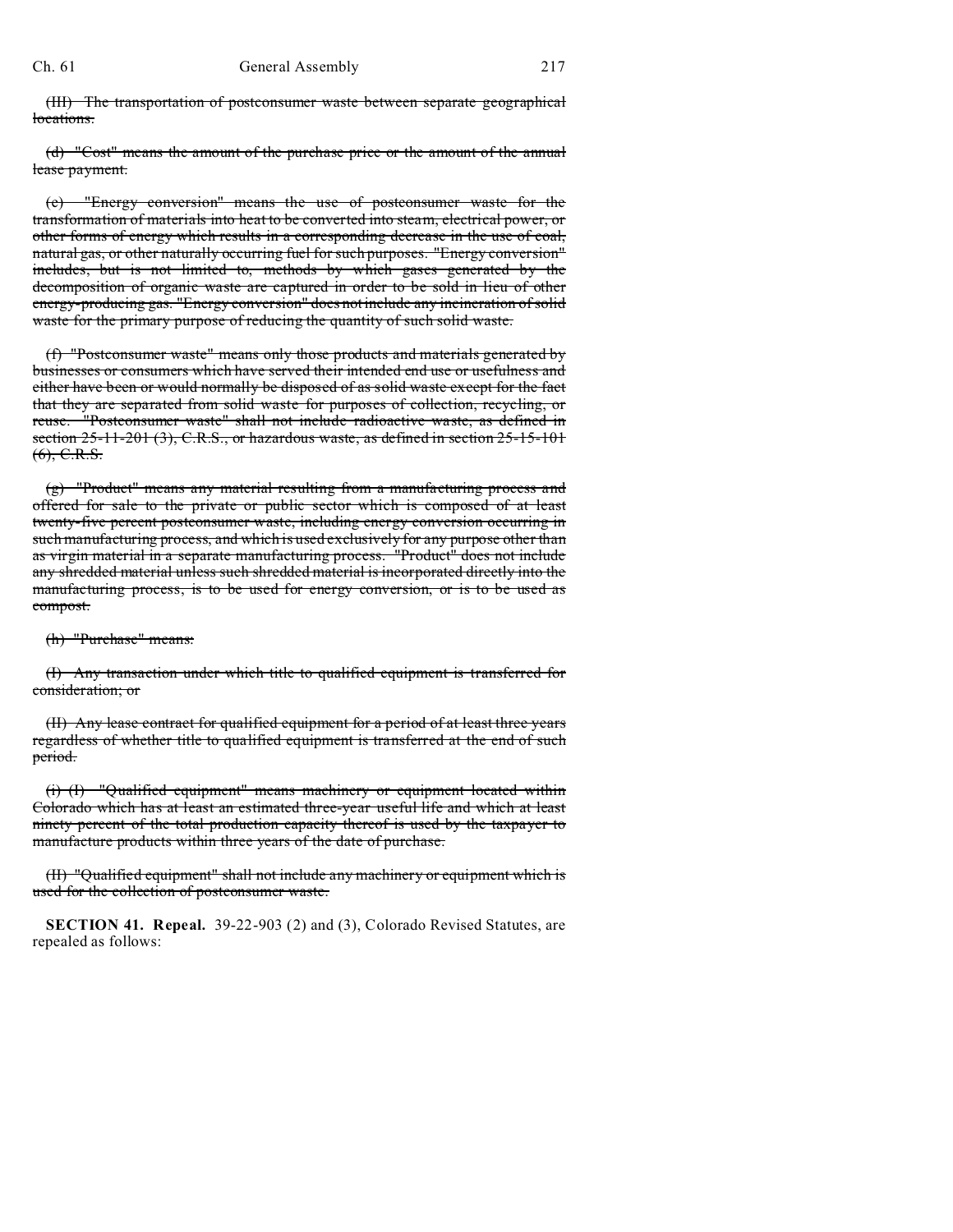218 General Assembly Ch. 61

**39-22-903. Repeal of part.** (2) The change of the date in section 39-22-901 from January 1, 1994, to January 1, 1998, and the change of the repeal date in subsection (1) of this section from January 1, 1995, to January 1, 1999, were made by the general assembly during the second regular session of the fifty-ninth general assembly to continue and reestablish the olympic committee program established by this part 9.

(3) The change of the date in section 39-22-901 from January 1, 1998, to January 1, 2001, and the change of the repeal date in subsection (1) of this section from January 1, 1999, to January 1, 2002, were made by the general assembly during the second regular session of the sixty-first general assembly to continue and reestablish the olympic committee program established by this part 9.

**SECTION 42. Repeal.** 39-22-1403, Colorado Revised Statutes, is repealed as follows:

**39-22-1403. Late filing of income tax returns.** Any contribution to the Operation Desert Storm active duty military fund designated on Colorado state individual income tax return forms for income tax years commencing on or after January 1, 1991, but prior to January 1, 1993, which are filed on or after March 15, 1994, shall be refunded to the taxpayer as if such contribution was not so designated.

**SECTION 43. Repeal.** 43-1-106 (16), Colorado Revised Statutes, is repealed as follows:

**43-1-106. Transportation commission - powers and duties.** (16) (a) The commission shall establish a pilot program for the warranty of qualified hot bituminous pavement projects. The pilot program shall begin no later than July 1, 1997, and shall end July 1, 2002, unless extended by the general assembly acting by bill. The commission is hereby authorized to prepare contract specifications and enter into contracts for qualified bituminous pavement projects in the state and require contractors to warrant work on such projects for a period not to exceed three years following the completion of a qualified hot bituminous pavement project. No contractor shall be held responsible under a warranty imposed pursuant to this subsection (16) for pavement distresses that are caused by factors beyond the control of the contractor. No contractor shall be held responsible under a warranty imposed pursuant to this subsection (16) unless the department complies with the conditions stated therein. For purposes of this subsection (16):

(I) "Qualified hot bituminous pavement project" means a project undertaken as part of a pilot program comprised of three projects bid during 1997 or 1998 and approved by the commission and a technical advisory committee selected pursuant to paragraph (d) of this subsection (16). Such projects must be constructed along the front range.

(II) "Warranty" means a written warranty, so labeled, of the hot bituminous pavement work to be performed in connection with a qualified hot bituminous pavement project, including any terms or conditions precedent to the enforcement of obligations under such warranty.

(b) Any warranty obtained by the commission pursuant to paragraph (a) of this subsection (16) shall remain valid for the duration of the warranty's term unless the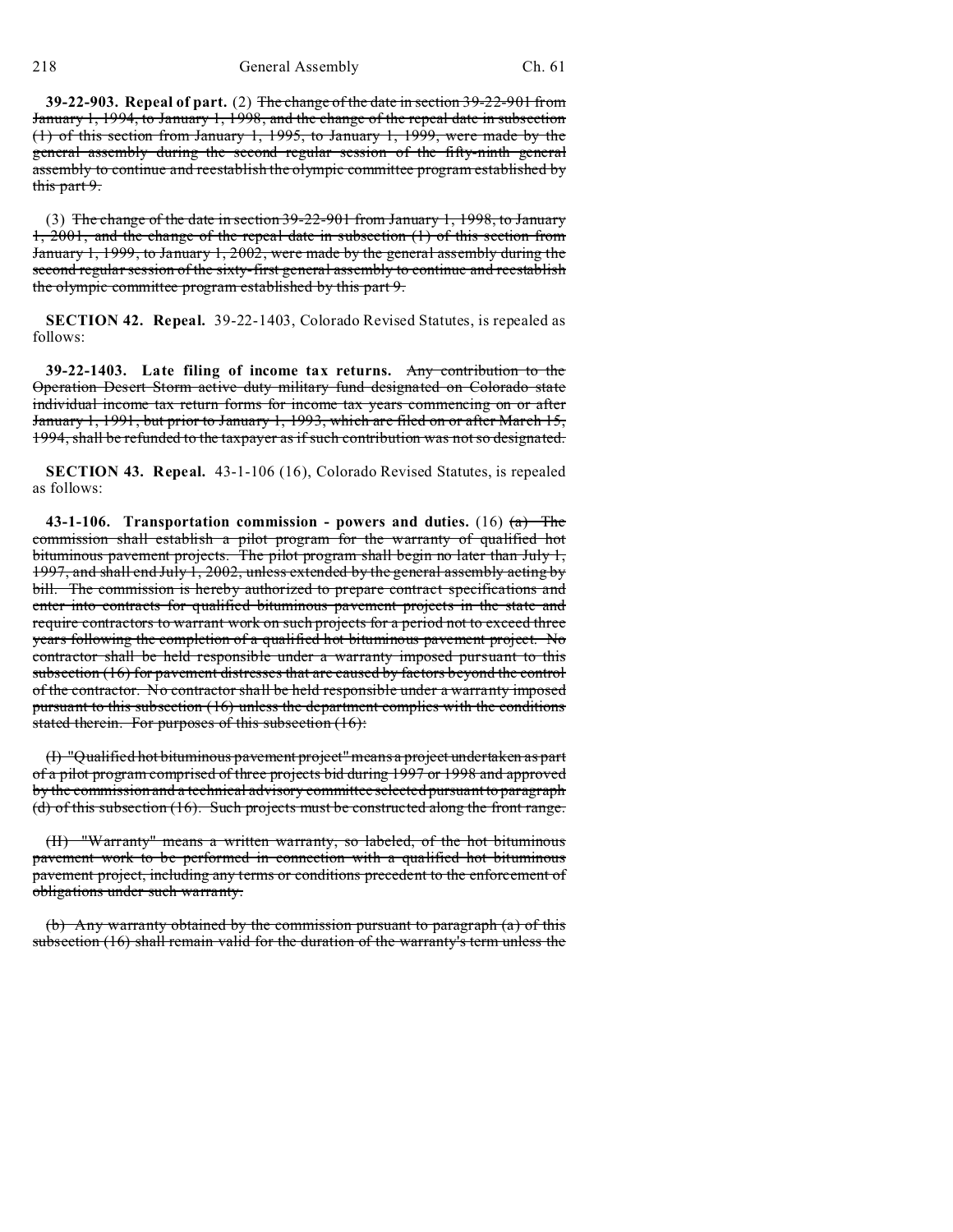commission and contractor agree otherwise.

(c) When a provision has been made for the necessary funds, including any federal funds, for any qualified hot bituminous pavement project and when the project has been approved by the proper federal authorities, the commission may proceed to require a warranty for a qualified hot bituminous pavement project as provided in this subsection (16) with due regard to any applicable federal requirement or regulation.

(d) A technical advisory committee shall select those paving projects that will be constructed as part of the pilot program created pursuant to this subsection (16) and the bituminous pavement warranty program developed by the department of transportation. Such committee shall be selected by the commission and consist of private bituminous pavement contractors and department officials who are knowledgeable about bituminous paving and the United States department of transportation strategic highway research program, as it applies to the provisions of this subsection (16).

(e) All paving projects constructed pursuant to this subsection (16) shall be subject to a cost-benefit evaluation by a committee selected by the commission. Such committee shall consist of two representatives from the state department of transportation, two individuals from the asphalt paving construction industry, and an independent engineer who shall be compensated by the department for reasonable fees. Committee members shall not be connected with the pavement project that is the subject of such cost-benefit evaluation. Said committee shall gather data on actual costs, including maintenance costs, of warranted projects and comparable nonwarranted projects.

**SECTION 44. Repeal.** 43-1-113 (18), Colorado Revised Statutes, is repealed as follows:

**43-1-113. Funds - budgets - fiscal year - reports and publications.** (18) Moneys available to the state pursuant to section 1007 (c) of the federal "Intermodal Surface Transportation Efficiency Act of 1991" for transportation enhancement activities shall be used first and foremost to maximize the amount of moneys available to the department to enhance the surface condition of the highways of the state, including scenic and historic byways and mitigation of water pollution resulting from highway runoff.

**SECTION 45. Repeal.** 43-2-105, Colorado Revised Statutes, is repealed as follows:

**43-2-105. Secondary road unit.** In order that the state of Colorado may avail itself of the benefits of funds apportioned for expenditure on federal-aid secondary roads, in conformance with Public Law 769 of the 81st congress amending and supplementing the "Federal-Aid Road Act of 1916", and any other subsequent acts of congress, the department of transportation is authorized to establish within its department a secondary road unit to be suitably organized to discharge to the satisfaction of the secretary of commerce the duties required.

**SECTION 46. Effective date.** This act shall take effect at 12:01 a.m. on the day following the expiration of the ninety-day period after final adjournment of the